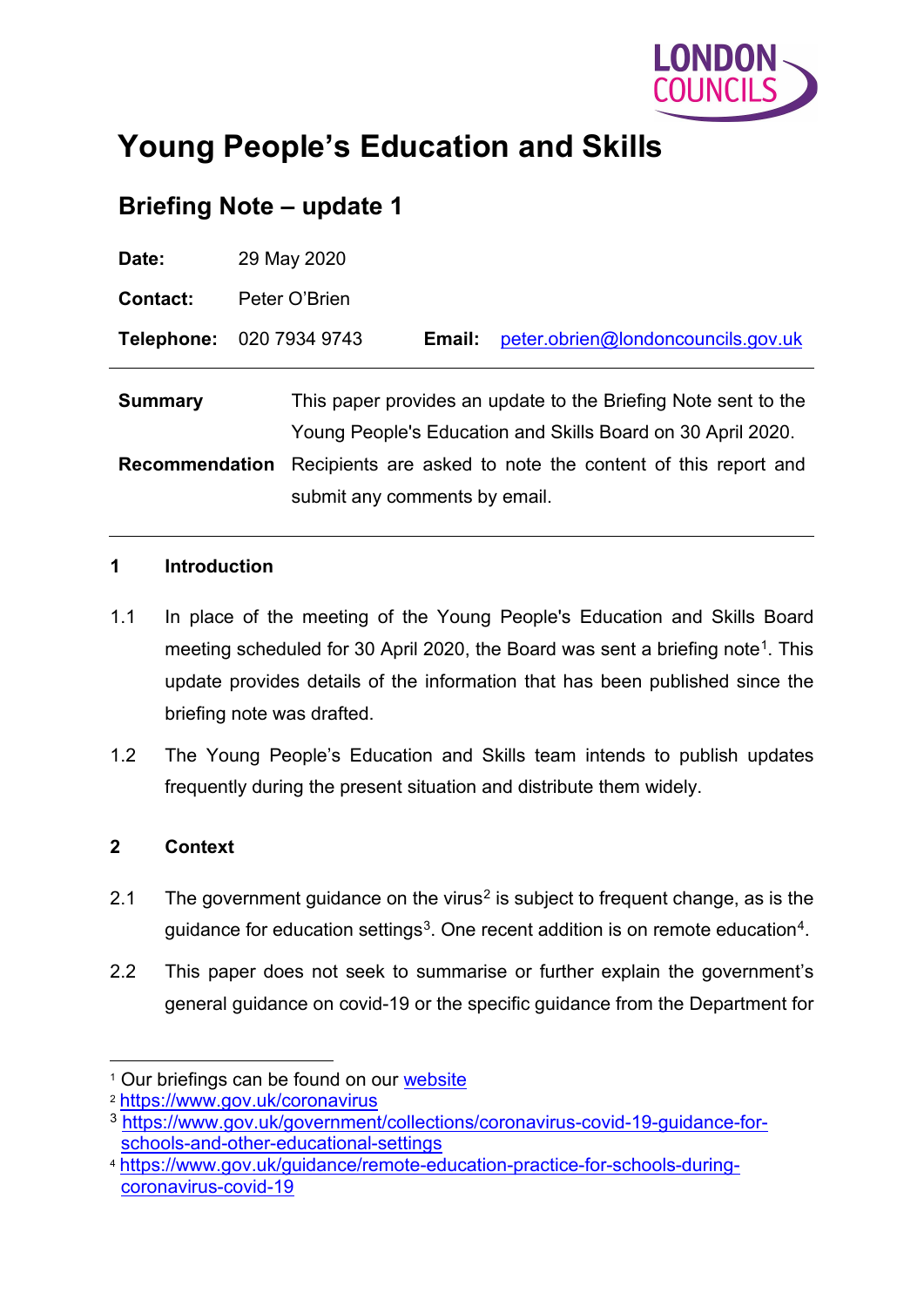Education but considers some of the main effects on different aspects of the education and skills sector in London. The Local Government Association (LGA) has produced a useful quide<sup>5</sup>, *Changes to local authority powers and duties resulting from the Coronavirus Act 2020* and the National Audit Office has published a summary of the government's response to Covid-19[6](#page-1-1).

- 2.3 London's response to the pandemic is spearheaded by the London Resilience Forum and Strategic Coordination Group.
- 2.4 The April edition of London's Economy Today (published by GLA Economics)<sup>[7](#page-1-2)</sup> reported on the broader impact in London of Covid-19 and provides a useful backdrop to this paper (you can [sign up to receive London's Economy Today](https://www.london.gov.uk/what-we-do/research-and-analysis/join-our-mailing-list-research-and-analysis) each month.
- 2.5 Intelligent London<sup>[8](#page-1-3)</sup> is also updated frequently with the latest available data.
- 2.6 This paper is in two parts: Part One covers current issues and Part Two provides a short general policy update.

<span id="page-1-0"></span><sup>5</sup>[.https://www.local.gov.uk/sites/default/files/documents/Changes%20to%20local%20](https://www.local.gov.uk/sites/default/files/documents/Changes%20to%20local%20authority%20powers%20and%20duties%20resulting%20from%20the%20Coronavirus%20Act%202020%20WEB.pdf) [authority%20powers%20and%20duties%20resulting%20from%20the%20Coronavir](https://www.local.gov.uk/sites/default/files/documents/Changes%20to%20local%20authority%20powers%20and%20duties%20resulting%20from%20the%20Coronavirus%20Act%202020%20WEB.pdf) [us%20Act%202020%20WEB.pdf](https://www.local.gov.uk/sites/default/files/documents/Changes%20to%20local%20authority%20powers%20and%20duties%20resulting%20from%20the%20Coronavirus%20Act%202020%20WEB.pdf)

<span id="page-1-1"></span><sup>6</sup> [https://www.nao.org.uk/report/summary-of-uk-governments-response-to-the-covid-](https://www.nao.org.uk/report/summary-of-uk-governments-response-to-the-covid-19-pandemic/)[19-pandemic/](https://www.nao.org.uk/report/summary-of-uk-governments-response-to-the-covid-19-pandemic/)

<span id="page-1-2"></span><sup>7</sup> [https://airdrive-secure.s3-eu-west-1.amazonaws.com/london/dataset/london](https://airdrive-secure.s3-eu-west-1.amazonaws.com/london/dataset/london-economy-today/2020-04-30T14%3A25%3A39/londons_economy_today_no212_300420.pdf?X-Amz-Algorithm=AWS4-HMAC-SHA256&X-Amz-Credential=AKIAJJDIMAIVZJDICKHA%2F20200511%2Feu-west-1%2Fs3%2Faws4_request&X-Amz-Date=20200511T091459Z&X-Amz-Expires=300&X-Amz-Signature=d2bd24e15f5aef0d685898792f62619ba9214a107a0eed84e68ddd4ae81d9582&X-Amz-SignedHeaders=host)[economy-today/2020-04-](https://airdrive-secure.s3-eu-west-1.amazonaws.com/london/dataset/london-economy-today/2020-04-30T14%3A25%3A39/londons_economy_today_no212_300420.pdf?X-Amz-Algorithm=AWS4-HMAC-SHA256&X-Amz-Credential=AKIAJJDIMAIVZJDICKHA%2F20200511%2Feu-west-1%2Fs3%2Faws4_request&X-Amz-Date=20200511T091459Z&X-Amz-Expires=300&X-Amz-Signature=d2bd24e15f5aef0d685898792f62619ba9214a107a0eed84e68ddd4ae81d9582&X-Amz-SignedHeaders=host)

[<sup>30</sup>T14%3A25%3A39/londons\\_economy\\_today\\_no212\\_300420.pdf?X-Amz-](https://airdrive-secure.s3-eu-west-1.amazonaws.com/london/dataset/london-economy-today/2020-04-30T14%3A25%3A39/londons_economy_today_no212_300420.pdf?X-Amz-Algorithm=AWS4-HMAC-SHA256&X-Amz-Credential=AKIAJJDIMAIVZJDICKHA%2F20200511%2Feu-west-1%2Fs3%2Faws4_request&X-Amz-Date=20200511T091459Z&X-Amz-Expires=300&X-Amz-Signature=d2bd24e15f5aef0d685898792f62619ba9214a107a0eed84e68ddd4ae81d9582&X-Amz-SignedHeaders=host)[Algorithm=AWS4-HMAC-SHA256&X-Amz-](https://airdrive-secure.s3-eu-west-1.amazonaws.com/london/dataset/london-economy-today/2020-04-30T14%3A25%3A39/londons_economy_today_no212_300420.pdf?X-Amz-Algorithm=AWS4-HMAC-SHA256&X-Amz-Credential=AKIAJJDIMAIVZJDICKHA%2F20200511%2Feu-west-1%2Fs3%2Faws4_request&X-Amz-Date=20200511T091459Z&X-Amz-Expires=300&X-Amz-Signature=d2bd24e15f5aef0d685898792f62619ba9214a107a0eed84e68ddd4ae81d9582&X-Amz-SignedHeaders=host)

[Credential=AKIAJJDIMAIVZJDICKHA%2F20200511%2Feu-west-](https://airdrive-secure.s3-eu-west-1.amazonaws.com/london/dataset/london-economy-today/2020-04-30T14%3A25%3A39/londons_economy_today_no212_300420.pdf?X-Amz-Algorithm=AWS4-HMAC-SHA256&X-Amz-Credential=AKIAJJDIMAIVZJDICKHA%2F20200511%2Feu-west-1%2Fs3%2Faws4_request&X-Amz-Date=20200511T091459Z&X-Amz-Expires=300&X-Amz-Signature=d2bd24e15f5aef0d685898792f62619ba9214a107a0eed84e68ddd4ae81d9582&X-Amz-SignedHeaders=host)

[<sup>1%2</sup>Fs3%2Faws4\\_request&X-Amz-Date=20200511T091459Z&X-Amz-](https://airdrive-secure.s3-eu-west-1.amazonaws.com/london/dataset/london-economy-today/2020-04-30T14%3A25%3A39/londons_economy_today_no212_300420.pdf?X-Amz-Algorithm=AWS4-HMAC-SHA256&X-Amz-Credential=AKIAJJDIMAIVZJDICKHA%2F20200511%2Feu-west-1%2Fs3%2Faws4_request&X-Amz-Date=20200511T091459Z&X-Amz-Expires=300&X-Amz-Signature=d2bd24e15f5aef0d685898792f62619ba9214a107a0eed84e68ddd4ae81d9582&X-Amz-SignedHeaders=host)[Expires=300&X-Amz-](https://airdrive-secure.s3-eu-west-1.amazonaws.com/london/dataset/london-economy-today/2020-04-30T14%3A25%3A39/londons_economy_today_no212_300420.pdf?X-Amz-Algorithm=AWS4-HMAC-SHA256&X-Amz-Credential=AKIAJJDIMAIVZJDICKHA%2F20200511%2Feu-west-1%2Fs3%2Faws4_request&X-Amz-Date=20200511T091459Z&X-Amz-Expires=300&X-Amz-Signature=d2bd24e15f5aef0d685898792f62619ba9214a107a0eed84e68ddd4ae81d9582&X-Amz-SignedHeaders=host)

[Signature=d2bd24e15f5aef0d685898792f62619ba9214a107a0eed84e68ddd4ae81](https://airdrive-secure.s3-eu-west-1.amazonaws.com/london/dataset/london-economy-today/2020-04-30T14%3A25%3A39/londons_economy_today_no212_300420.pdf?X-Amz-Algorithm=AWS4-HMAC-SHA256&X-Amz-Credential=AKIAJJDIMAIVZJDICKHA%2F20200511%2Feu-west-1%2Fs3%2Faws4_request&X-Amz-Date=20200511T091459Z&X-Amz-Expires=300&X-Amz-Signature=d2bd24e15f5aef0d685898792f62619ba9214a107a0eed84e68ddd4ae81d9582&X-Amz-SignedHeaders=host) [d9582&X-Amz-SignedHeaders=host](https://airdrive-secure.s3-eu-west-1.amazonaws.com/london/dataset/london-economy-today/2020-04-30T14%3A25%3A39/londons_economy_today_no212_300420.pdf?X-Amz-Algorithm=AWS4-HMAC-SHA256&X-Amz-Credential=AKIAJJDIMAIVZJDICKHA%2F20200511%2Feu-west-1%2Fs3%2Faws4_request&X-Amz-Date=20200511T091459Z&X-Amz-Expires=300&X-Amz-Signature=d2bd24e15f5aef0d685898792f62619ba9214a107a0eed84e68ddd4ae81d9582&X-Amz-SignedHeaders=host)

<span id="page-1-3"></span><sup>8</sup> <http://www.intelligentlondon.org.uk/>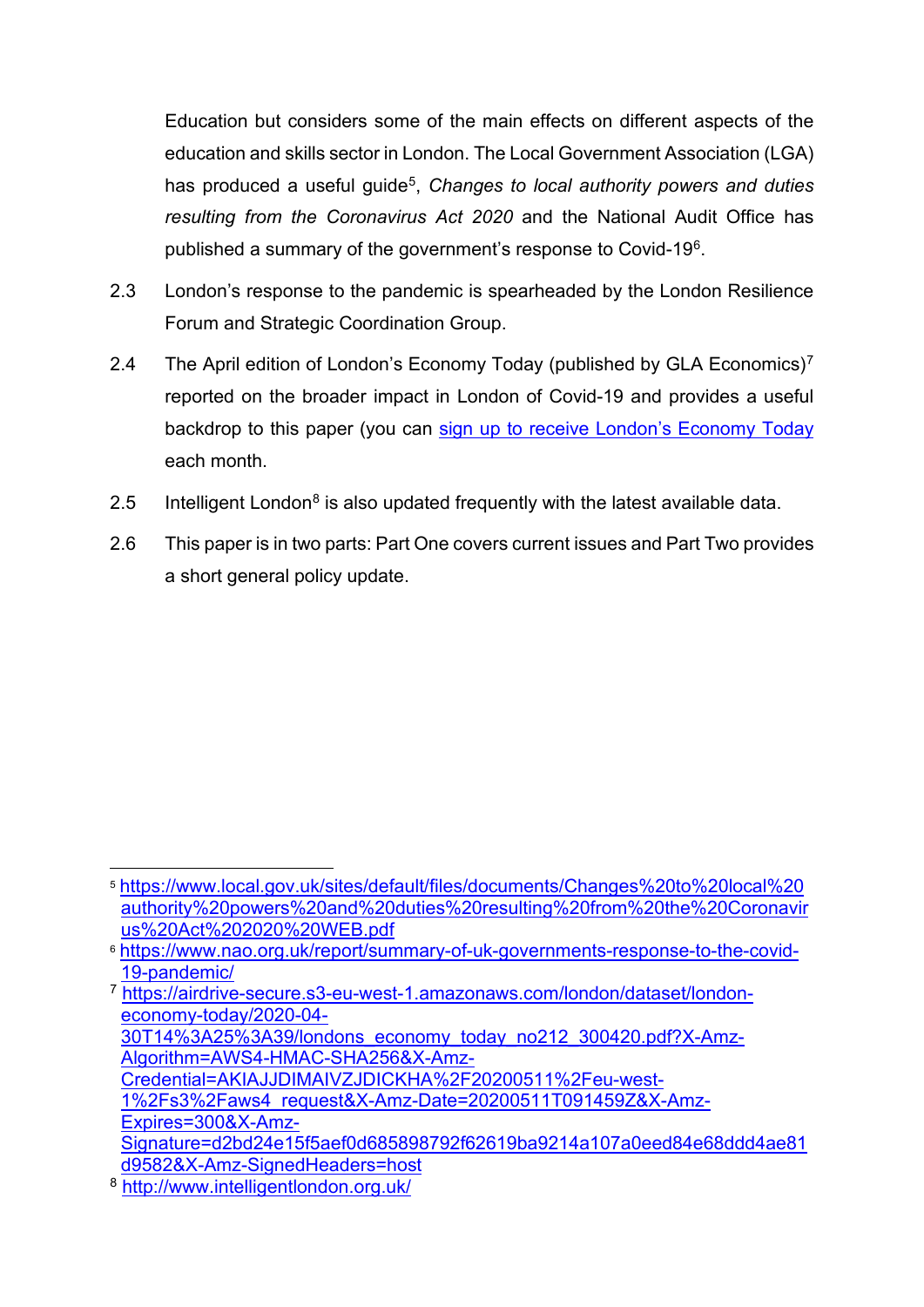### **Part One: Current Issues**

#### **3 Prime Minister's Announcements**

- 3.1 The Prime Minister made a televised address to the nation on Sunday 10 May and followed this up with a statement to the Commons and Press Conference the following day, when the government's roadmap for adjusting the national response to Covid-19 was published<sup>9</sup>. The new guidance heralds a relaxation of some aspects of the lockdown and the government's intention that some children may (if the rates of infection and mortality improved) be allowed to return to primary school (Reception Year and Years 1 and 6) from 1 June and that some pupils in secondary schools and colleges may be allowed back before the end of the school year. The response to this policy change has been mixed.
- 3.2 He further announced on 24 May, alongside further easement of restrictions, that the phased opening of primary schools was 'on track' and that learning institutions should plan for the return of some secondary students (Years 10 and 12 and the equivalent students aged 16 to 19 in colleges) to help them prepare for exams next year. It is expected that this will begin from 15 June, with around a quarter of these students in attendance at any one point.

## **4 Education Select Committee**

- 4.1 The Secretary of State for Education appeared at a select committee hearing on 29 April. The main points arising were
	- The emergency arrangements put in place for Education, Health and Care (EHC) Plans may become permanent.
	- students could sit shortened GCSE papers in the autumn term if they think they could get a higher grade than they achieved through the centre-based assessment method.
- 4.2 This is a reminder that the deadline for submitting evidence to the House of Commons Education Select Committee's inquiry looking at how the outbreak of

<span id="page-2-0"></span><sup>9</sup> [https://www.gov.uk/government/publications/our-plan-to-rebuild-the-uk](https://www.gov.uk/government/publications/our-plan-to-rebuild-the-uk-governments-covid-19-recovery-strategy)[governments-covid-19-recovery-strategy](https://www.gov.uk/government/publications/our-plan-to-rebuild-the-uk-governments-covid-19-recovery-strategy)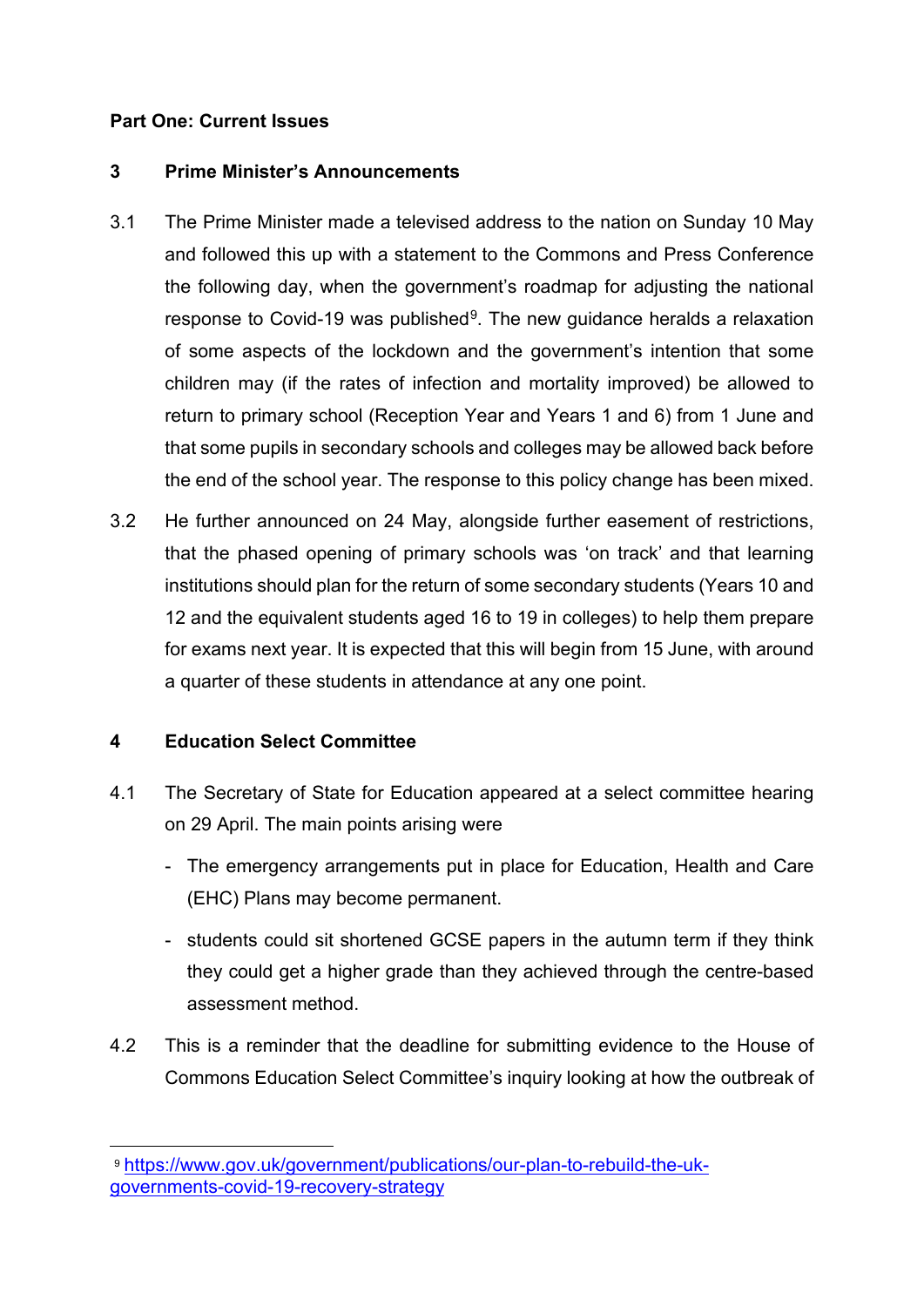Covid-19 is affecting all aspects of the education sector and children's social care system is 31 May.[10](#page-3-0)

# **5 Participation and the risk of young people being not in education, employment or training (NEET)**

- 5.1 Statistics from the Department for Education (DfE)<sup>[11](#page-3-1)</sup> are now updated regularly. They show that:
	- in the week commencing 27 April, the attendance rate amongst pupils in educational settings in England continued to increase gradually following the end of the Easter break, reaching 2.1 per cent. Around 80 per cent of settings were open on 30 April 2020, an increase from 79 per cent the week before. The number of children attending an educational setting who are classed as vulnerable was higher, with 58,000 vulnerable children in attendance on Thursday 30 April, up from 50,000 the Thursday before.
	- In the week commencing 4 May 2020, the attendance rate amongst pupils in educational settings in England continued to increase, reaching 2.4 per cent, the highest rate since late March. Around 80 per cent of settings were open on 7 May 2020, the same as the Thursday before. Attendance of children classed as vulnerable peaked mid-week at 70,000.
	- In the week commencing 11 May, the attendance rate among pupils in educational settings was again 2.4 per cent and the proportion of settings that were open remained at 80 per cent. Attendance by children classed as vulnerable was 73,000.
	- In the week commencing 18 May, the attendance rate amongst pupils in education settings in England continued to gradually increase to 2.6 per cent while the proportion of setting that were open remained at 80 per cent and 75,000 vulnerable children attended.

<span id="page-3-0"></span><sup>10</sup> [https://committees.parliament.uk/work/202/the-impact-of-covid19-on-education](https://committees.parliament.uk/work/202/the-impact-of-covid19-on-education-and-childrens-services/?dm_i=4R3K,BSON,10I091,1B4FU,1)[and-childrens-services/?dm\\_i=4R3K,BSON,10I091,1B4FU,1](https://committees.parliament.uk/work/202/the-impact-of-covid19-on-education-and-childrens-services/?dm_i=4R3K,BSON,10I091,1B4FU,1)

<span id="page-3-1"></span><sup>11</sup> [https://www.gov.uk/government/publications/coronavirus-covid-19-attendance-in](https://www.gov.uk/government/publications/coronavirus-covid-19-attendance-in-education-and-early-years-settings)[education-and-early-years-settings](https://www.gov.uk/government/publications/coronavirus-covid-19-attendance-in-education-and-early-years-settings)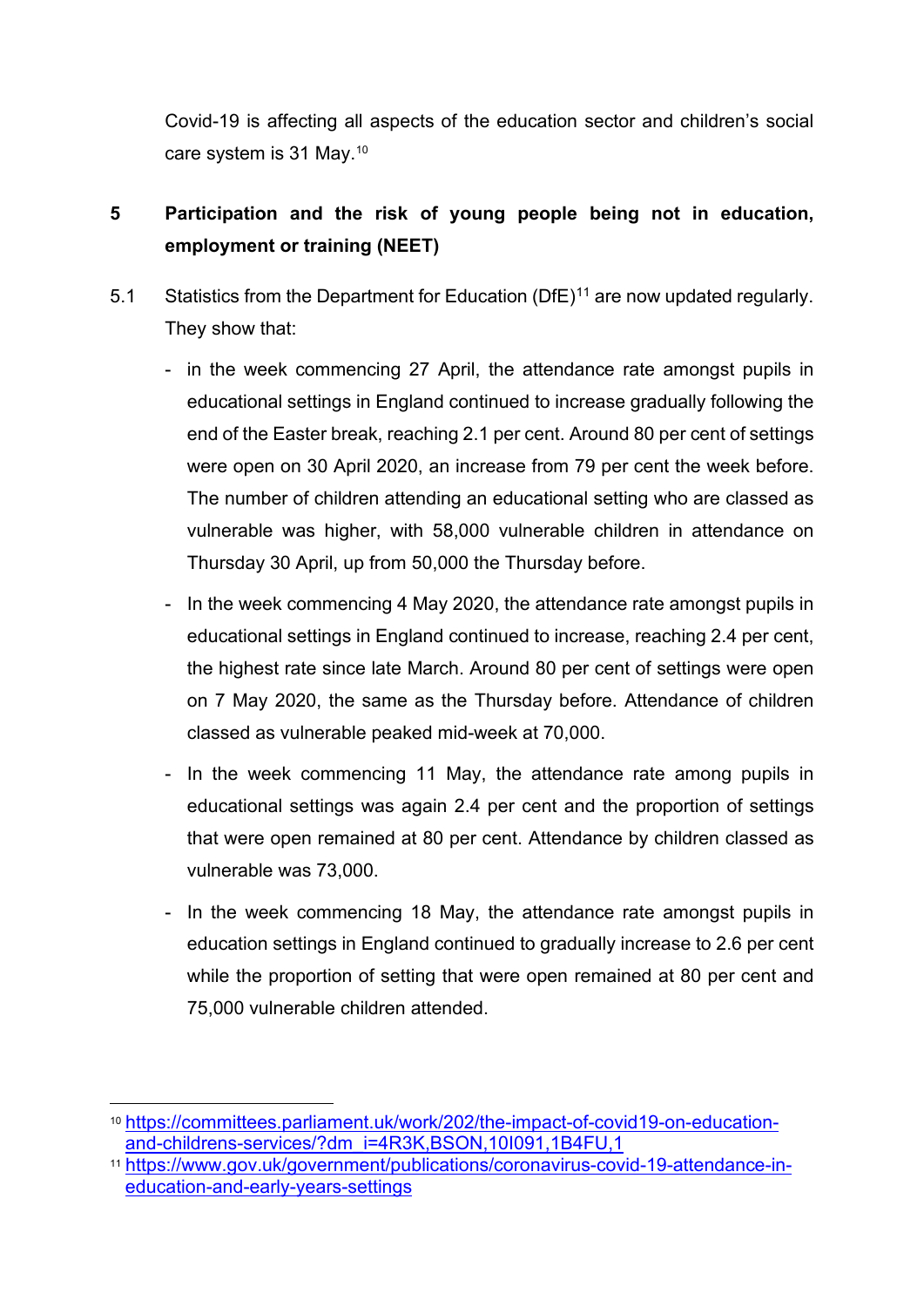- 5.2 There are some significant concerns over the effects of the lockdown. The Children's Society's *The Impact of COVID-19 on Children and Young People[12](#page-4-0)* emphasises the needs of children in poverty, refugee and migrant children, young people at risk and children's mental health and wellbeing in general; while the Children's Commissioner's *Tackling the disadvantage gap during the Covid-19 crisis* – though acknowledging the emphasis on vulnerable young people – has as its focus a broader range of young people, such as children who: live in overcrowded and/or noisy homes without a quiet space to learn; without adequate access to the internet; have parents/carers who are less able to support their children to learn (for example, because they have to continue to work, have to care for other children or family members, have low levels of literacy and/or numeracy themselves, and/or be less confident or motivated to help); children in families on low incomes that are above the threshold for free school meals (FSMs); and young carers. These lines of argument are supported by the Sutton Trust's *Social Mobility and COVID-19: implications of the Covid-19 crisis for educational inequality work*. [13.](#page-4-1)
- 5.3 The House of Commons Library Service has produced a summary of the implications of the government's response to Covid-19[14](#page-4-2). It includes information on the Government support packages, online delivery of undergraduate courses in 2020/21 and the re-opening of colleges.

<span id="page-4-0"></span><sup>12</sup> [https://www.childrenssociety.org.uk/sites/default/files/cv-19-impact-on-children](https://www.childrenssociety.org.uk/sites/default/files/cv-19-impact-on-children-report-from-the-childrens-society.pdf?platform=hootsuite)[report-from-the-childrens-society.pdf?platform=hootsuite](https://www.childrenssociety.org.uk/sites/default/files/cv-19-impact-on-children-report-from-the-childrens-society.pdf?platform=hootsuite)

<span id="page-4-1"></span><sup>13</sup> [https://www.suttontrust.com/wp-content/uploads/2020/04/COVID-19-and-Social-](https://www.suttontrust.com/wp-content/uploads/2020/04/COVID-19-and-Social-Mobility-1.pdf?platform=hootsuite)[Mobility-1.pdf?platform=hootsuite](https://www.suttontrust.com/wp-content/uploads/2020/04/COVID-19-and-Social-Mobility-1.pdf?platform=hootsuite)

<span id="page-4-2"></span><sup>14</sup> [https://commonslibrary.parliament.uk/research-briefings/cbp-](https://commonslibrary.parliament.uk/research-briefings/cbp-8908/?utm_source=HOC+Library+-+Research+alerts&utm_campaign=078630c36c-EMAIL_CAMPAIGN_2020_05_23_08_51&utm_medium=email&utm_term=0_a9da1c9b17-078630c36c-102517489&mc_cid=078630c36c&mc_eid=d34cbf25d7)[8908/?utm\\_source=HOC+Library+-](https://commonslibrary.parliament.uk/research-briefings/cbp-8908/?utm_source=HOC+Library+-+Research+alerts&utm_campaign=078630c36c-EMAIL_CAMPAIGN_2020_05_23_08_51&utm_medium=email&utm_term=0_a9da1c9b17-078630c36c-102517489&mc_cid=078630c36c&mc_eid=d34cbf25d7) [+Research+alerts&utm\\_campaign=078630c36c-](https://commonslibrary.parliament.uk/research-briefings/cbp-8908/?utm_source=HOC+Library+-+Research+alerts&utm_campaign=078630c36c-EMAIL_CAMPAIGN_2020_05_23_08_51&utm_medium=email&utm_term=0_a9da1c9b17-078630c36c-102517489&mc_cid=078630c36c&mc_eid=d34cbf25d7)[EMAIL\\_CAMPAIGN\\_2020\\_05\\_23\\_08\\_51&utm\\_medium=email&utm\\_term=0\\_a9da](https://commonslibrary.parliament.uk/research-briefings/cbp-8908/?utm_source=HOC+Library+-+Research+alerts&utm_campaign=078630c36c-EMAIL_CAMPAIGN_2020_05_23_08_51&utm_medium=email&utm_term=0_a9da1c9b17-078630c36c-102517489&mc_cid=078630c36c&mc_eid=d34cbf25d7) [1c9b17-078630c36c-102517489&mc\\_cid=078630c36c&mc\\_eid=d34cbf25d7](https://commonslibrary.parliament.uk/research-briefings/cbp-8908/?utm_source=HOC+Library+-+Research+alerts&utm_campaign=078630c36c-EMAIL_CAMPAIGN_2020_05_23_08_51&utm_medium=email&utm_term=0_a9da1c9b17-078630c36c-102517489&mc_cid=078630c36c&mc_eid=d34cbf25d7)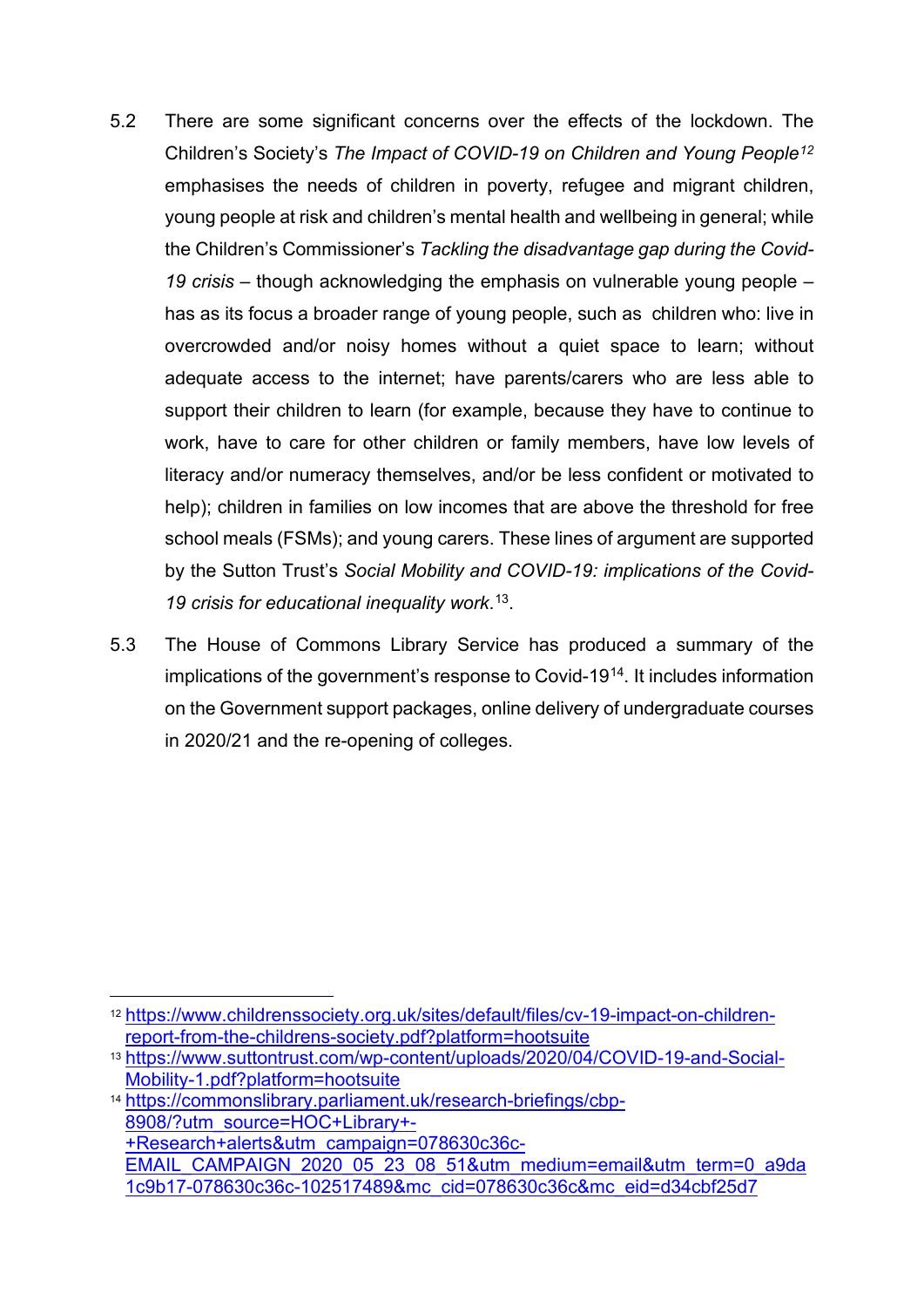### **6 Attainment/Achievement**

- 6.1 Fears that the attainment gap between different groups of students will increase this year continue to be reported (the Association of Schools and College Leaders (ASCL) is among the sources quoted in the Press)<sup>15</sup>.
- 6.2 The potential impact of the temporary school closures introduced during the pandemic on children's educational attainment is the focus of *Covid-19 school shutdowns: what will they do to our children's education?[16](#page-5-1)* from the Centre for Economic Performance. It outlines the context for the study and identifies the key evidence points from academic literature about the effects of unexpected school shutdowns in other countries on educational achievement and earnings. The report discusses the availability, benefits and shortcomings of online teaching platforms and learning from home methods, highlighting the potential adverse effects on children from disadvantaged backgrounds. It considers ways to make up any achievement deficit resulting from school closures, including extending school hours to allow more teaching and increasing resources to schools to enable more effective teaching.
- 6.3 *Children in need and children in care: educational attainment and progress[17](#page-5-2)* by The University of Bristol and others for the Nuffield Foundation describes some of the factors that might explain the attainment gap for Children in Need (CIN) – those receiving social work services due to concerns over their health or development, or because they are disabled – and Children in Care (CIC). Its approach uses quantitative analysis of data from a whole birth cohort of children born in England in 2000-2001, starting school in 2006-2007 and tracked through to their General Certificate of Education (GCSE) exams in 2017, and interviews with children, parents, carers and professionals. It considers the educational attainments and progress of children who experience being in need or in care at some stage of their schooling compared with all pupils and examines the factors associated with attainment at Key Stage 4. The report sets out factors

- <span id="page-5-1"></span><sup>16</sup> <http://cep.lse.ac.uk/pubs/download/cepcovid-19-001.pdf?platform=hootsuite>
- <span id="page-5-2"></span><sup>17</sup> [http://www.bristol.ac.uk/media-library/sites/policybristol/briefings-and-reports](http://www.bristol.ac.uk/media-library/sites/policybristol/briefings-and-reports-pdfs/Final%20Report%20Nuffield.pdf?platform=hootsuite)[pdfs/Final%20Report%20Nuffield.pdf?platform=hootsuite](http://www.bristol.ac.uk/media-library/sites/policybristol/briefings-and-reports-pdfs/Final%20Report%20Nuffield.pdf?platform=hootsuite)

<span id="page-5-0"></span><sup>15</sup> [https://www.tes.com/news/coronavirus-gcse-attainment-gaps-inevitable-year-say](https://www.tes.com/news/coronavirus-gcse-attainment-gaps-inevitable-year-say-heads)[heads](https://www.tes.com/news/coronavirus-gcse-attainment-gaps-inevitable-year-say-heads)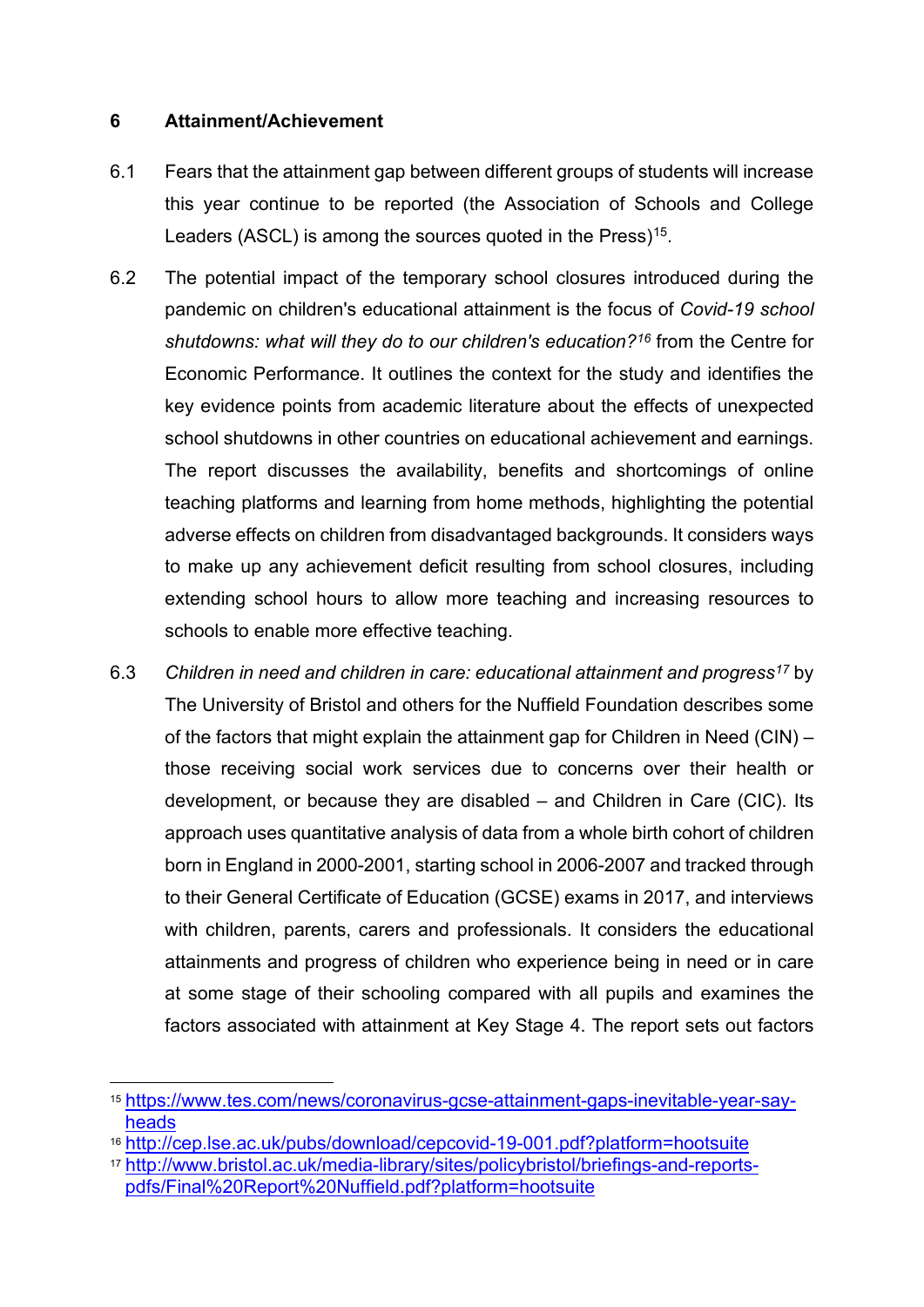that help account for children who succeed in their educational attainments at 16 years despite experiencing severe early adversity requiring social work intervention.

6.4 *Preventing the disadvantage gap from increasing during and after the Covid-19 pandemic[18](#page-6-0)* is the subject of a study by the Education Policy Institute. The report comprises a series of proposals designed to prevent a significant widening of the attainment gap between disadvantaged children and the rest of the pupil population following the pandemic. It suggests that the pandemic will increase the risk of the attainment gap widening and summarises proposals for preventative action in the context of wider services that support vulnerable children and young people. It outlines the likely effects of the pandemic on early years education and the impact of the cancellation of the summer 2020 formal exams. Its proposals include support for the most vulnerable groups, support for young people in post-16 vocational and higher education and ways to improve the resilience of the education sector to deal with future national emergencies.

## **7 Apprenticeships**

- 7.1 FE Week has reported that there has been a significant drop in apprenticeship starts<sup>[19](#page-6-1)</sup>.
- 7.2 The Office for Students (OfS)<sup>[20](#page-6-2)</sup> has written a report to highlight key changes in the apprenticeship landscape since 2016-17 at levels 6 and 7. It includes an analysis of how many of these apprenticeships require completion of a degree (otherwise known as degree apprenticeships), the subject areas they cover and their geographic coverage. It also explores the characteristics of the apprentices themselves, comparing them with students entering higher education who are studying in similar subject areas in order to highlight any differences.

<span id="page-6-0"></span><sup>18</sup> [https://epi.org.uk/wp-content/uploads/2020/05/EPI-Policy-paper-Impact-of-Covid-](https://epi.org.uk/wp-content/uploads/2020/05/EPI-Policy-paper-Impact-of-Covid-19_docx.pdf?platform=hootsuite)[19\\_docx.pdf?platform=hootsuite](https://epi.org.uk/wp-content/uploads/2020/05/EPI-Policy-paper-Impact-of-Covid-19_docx.pdf?platform=hootsuite)

<span id="page-6-1"></span><sup>19</sup> <https://feweek.co.uk/2020/04/30/revealed-covid-19-hit-to-apprenticeship-starts/>20 https://www.officeforstudents.org.uk/media/d830aa0e-432d-4043-a538-

<span id="page-6-2"></span>[<sup>36857</sup>ffc2073/analysis-of-level-6-and-7-apprenticeships\\_finalforweb.pdf](https://www.officeforstudents.org.uk/media/d830aa0e-432d-4043-a538-36857ffc2073/analysis-of-level-6-and-7-apprenticeships_finalforweb.pdf)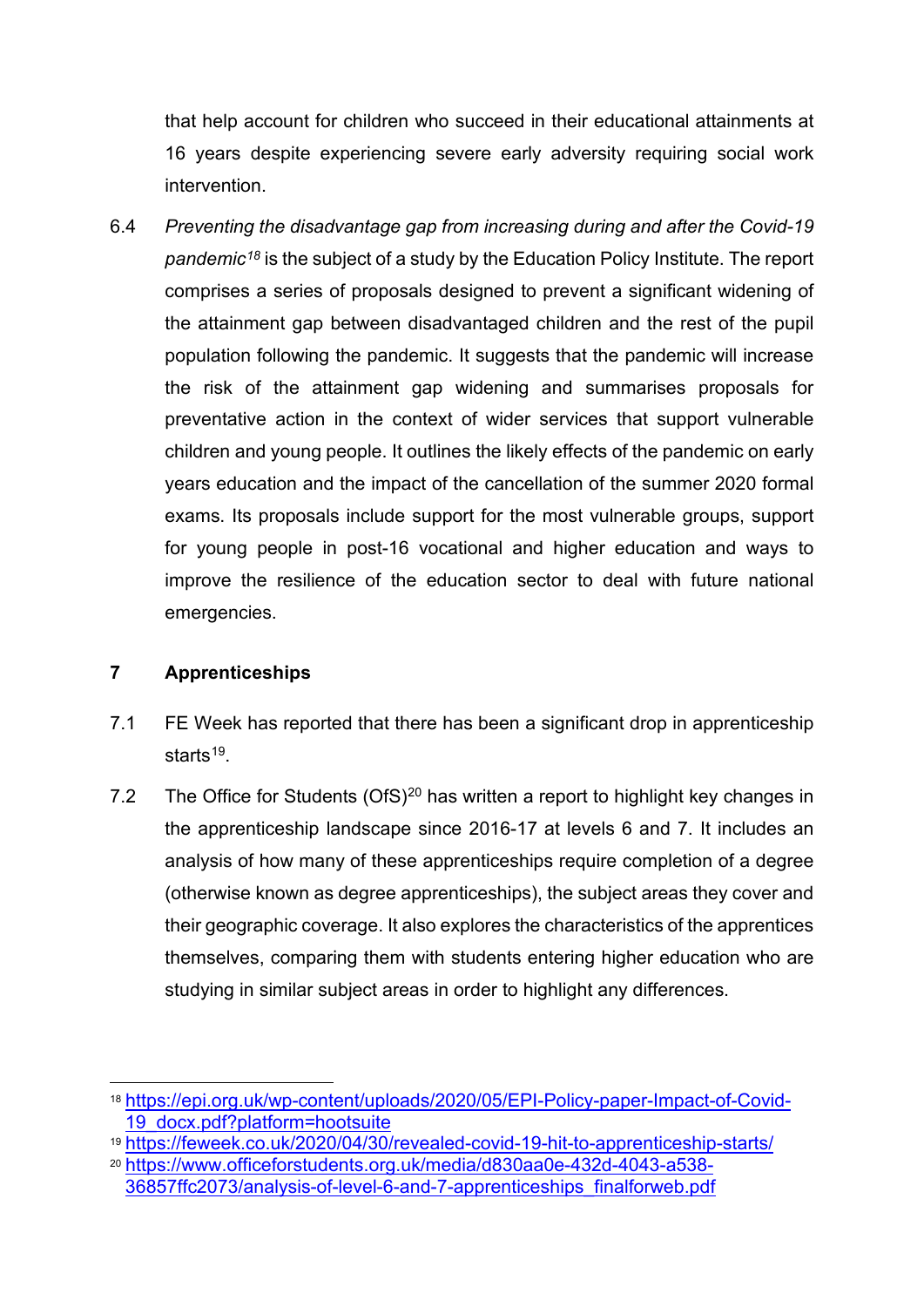## **8 Quality and Standards**

- 8.1 The Institute for Fiscal Studies (IFS) and Institute of Education have presented an early analysis of how children are spending their time during the lockdown, with a focus on home learning activities and the home learning resources available in different families<sup>21</sup>. Its key findings are:
	- Primary and secondary students are each spending about 5 hours a day on average on home learning. However, secondary school children are more likely to have online classes and to spend their leisure time online.
	- Higher-income parents are much more likely than the less well-off to report that their child's school provides online classes and access to online videoconferencing with teachers.
	- Children from better-off families are spending 30% more time on home learning than are those from poorer families.
	- Better-off students have access to more resources for home learning.
	- Many parents of both primary and secondary school students report struggling with supporting home learning.
	- School closures are almost certain to increase educational inequalities. i
- 8.2 The University for Industry (UfI) and Association of Colleges (AoC) have come together to fund a new partnership programme to put in place an ed-tech strategy for the future that leaves no learner behind. The strategy aims to improve the delivery of digital teaching and assessment $^{22}$ .
- 8.3 The DfE published the *Further Education Skills Index*[23,](#page-7-2) which shows how the aggregate value (judged by the estimated value-added of adult learners and apprentices who have completed their education) of the skills supplied by the FE system each year has changed over time. It finds that the index, covering

<span id="page-7-0"></span><sup>21</sup> <https://www.ifs.org.uk/uploads/BN288-Learning-during-the-lockdown-1.pdf>

<span id="page-7-1"></span><sup>22</sup> [https://www.aoc.co.uk/news/ufi-funds-new-partnership-programme-aoc-create-ed](https://www.aoc.co.uk/news/ufi-funds-new-partnership-programme-aoc-create-ed-tech-strategy-the-future-leaves-no-learner-behind#overlay-context=news/ufi-funds-new-partnership-programme-aoc-create-ed-tech-strategy-the-future-leaves-no-learner-behind)[tech-strategy-the-future-leaves-no-learner-behind#overlay-context=news/ufi-funds](https://www.aoc.co.uk/news/ufi-funds-new-partnership-programme-aoc-create-ed-tech-strategy-the-future-leaves-no-learner-behind#overlay-context=news/ufi-funds-new-partnership-programme-aoc-create-ed-tech-strategy-the-future-leaves-no-learner-behind)[new-partnership-programme-aoc-create-ed-tech-strategy-the-future-leaves-no](https://www.aoc.co.uk/news/ufi-funds-new-partnership-programme-aoc-create-ed-tech-strategy-the-future-leaves-no-learner-behind#overlay-context=news/ufi-funds-new-partnership-programme-aoc-create-ed-tech-strategy-the-future-leaves-no-learner-behind)[learner-behind](https://www.aoc.co.uk/news/ufi-funds-new-partnership-programme-aoc-create-ed-tech-strategy-the-future-leaves-no-learner-behind#overlay-context=news/ufi-funds-new-partnership-programme-aoc-create-ed-tech-strategy-the-future-leaves-no-learner-behind)

<span id="page-7-2"></span><sup>23</sup>[.https://assets.publishing.service.gov.uk/government/uploads/system/uploads/attach](https://assets.publishing.service.gov.uk/government/uploads/system/uploads/attachment_data/file/881948/FE_Skills_Index_-_April_2020.pdf) [ment\\_data/file/881948/FE\\_Skills\\_Index\\_-\\_April\\_2020.pdf](https://assets.publishing.service.gov.uk/government/uploads/system/uploads/attachment_data/file/881948/FE_Skills_Index_-_April_2020.pdf)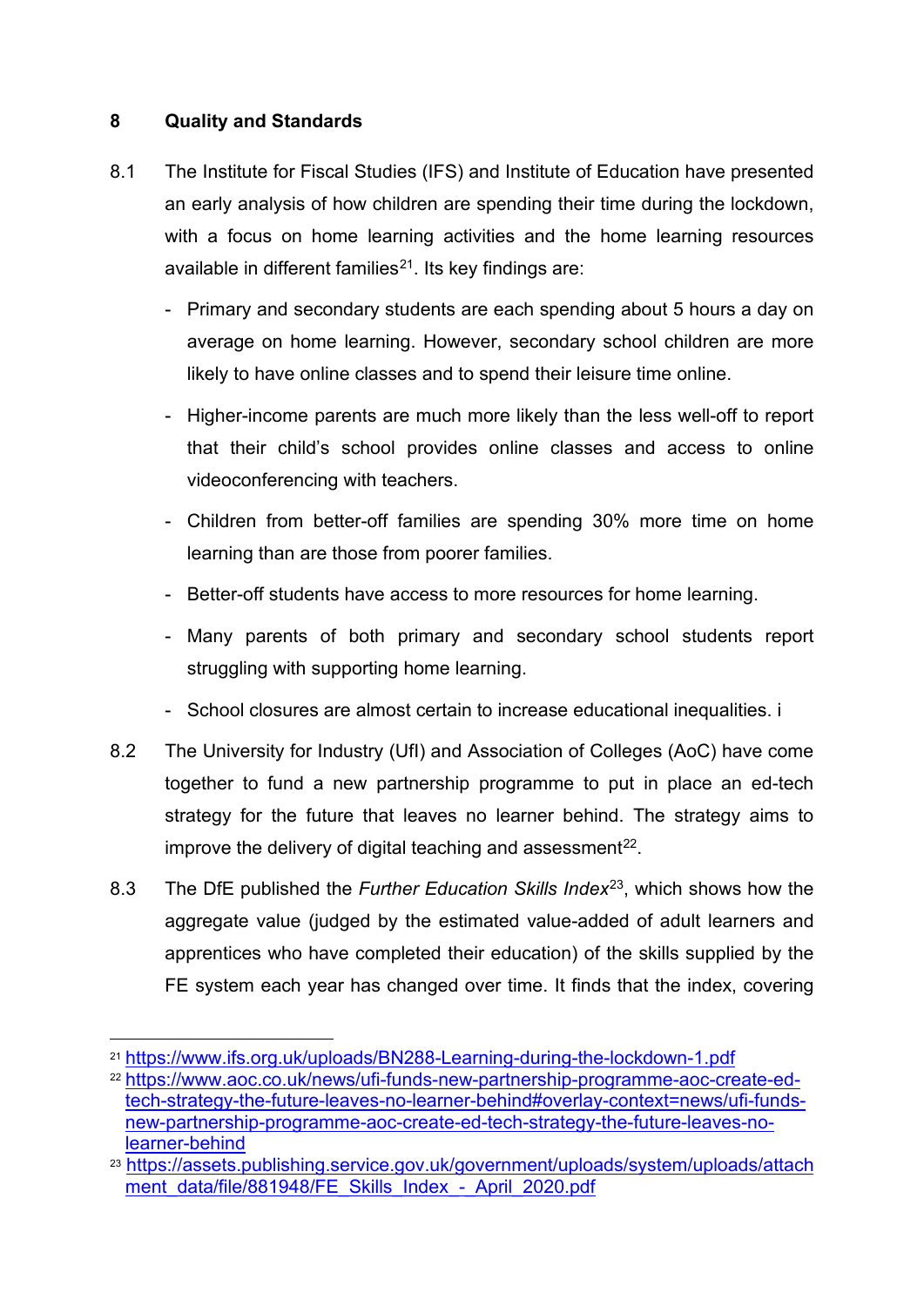both apprenticeships and classroom-based learning, has decreased each year from 2012/13 to 2016/17, with a slight rise in 2017/18 followed by a steeper fall in 2018/19, of 17 per cent compared to the previous year. The large fall in 2018/19 has mainly been driven by a decline in apprenticeship achievements, which fell by a third compared to 2017/18. Achievements in classroom-based learning were more stable in 2018/19, falling by two per cent from the previous year. However, as apprenticeships make a larger contribution to the overall Skills Index than classroom-based training, the larger fall in apprenticeship achievements has had more of an impact on the 2018/19 Skills Index than the smaller fall in classroom-based achievements.

#### **9 Funding**

- 9.1 The AoC is predicting that half of the new labour market entrants (approximately 100,000 16 to 25-year olds) will struggle to find meaningful employment as the economic shocks of Covid19 continue to be felt. It believes that, for this year's school and college leavers, there are likely to be fewer job and apprenticeship opportunities and there will be major challenges in re-starting education and training after months of lockdown. In a depressed labour market, they will also be competing against recent graduates and more experienced staff who have lost their jobs. Consequently, AoCs Chief Executive, David Hughes, has asked the Secretary of State for Education, calling on him to deliver a new '*September Promise*' guaranteeing access to high quality education or training places this Autumn to every young person who wants one.
- 9.2 The AoC estimates that there are:
	- 30,000 16- and 17-year olds in England who would usually expect to start an apprenticeship or work-based learning programme in the coming academic year who will now need alternate provision
	- 70,000 18- and 19-year olds in England who would usually be headed for employer-based training, or the labour market who will now need alternative provision
	- Other pressures on available state-funding post-16 education places, including a rising population of young people, potential increases in transfers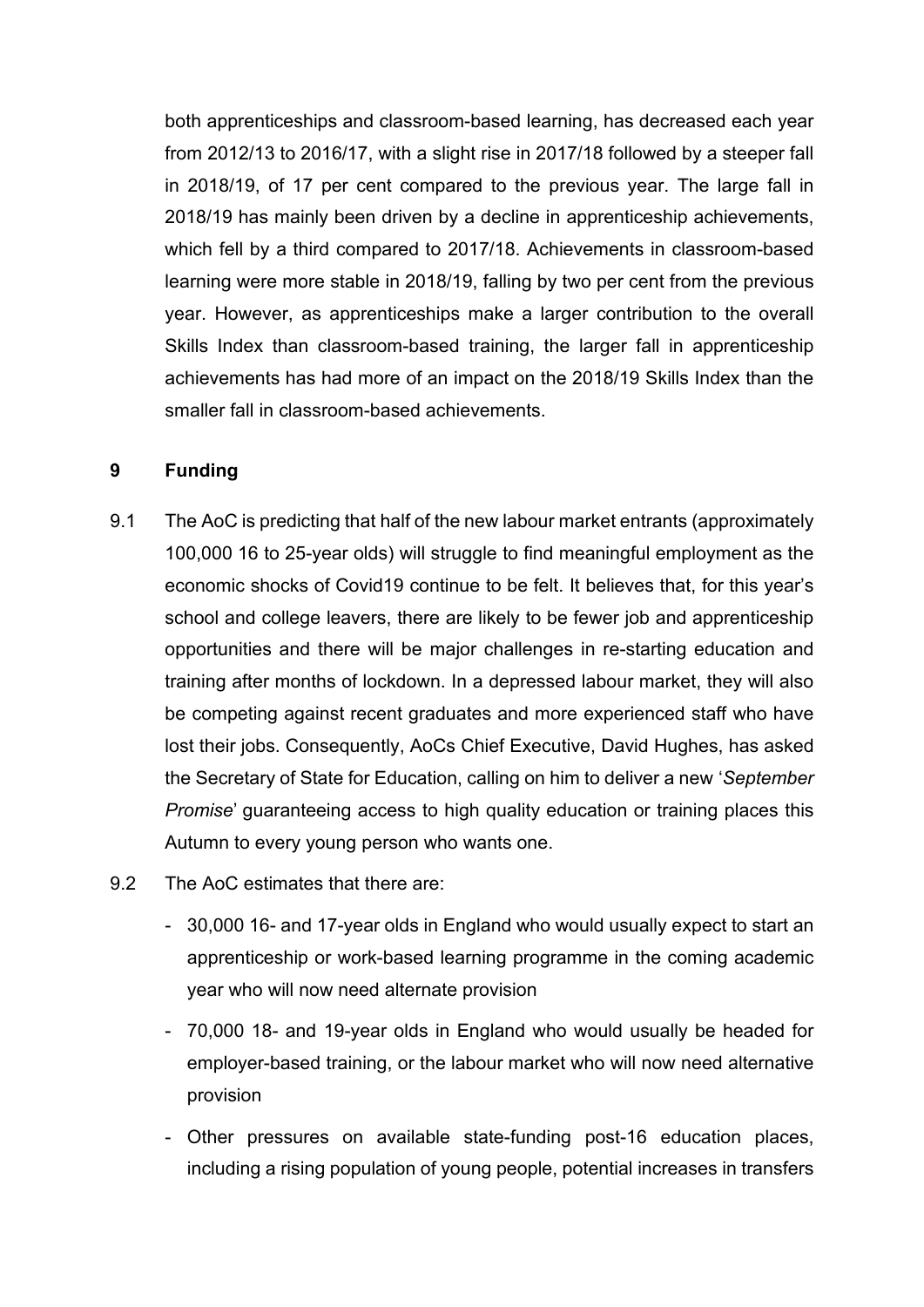from private to state provision, and the inevitable space constraints created by social distancing.

- 9.3 The AoC is calling for the September Promise to particularly target those from low income families, and those who would normally be starting apprenticeships in September. There should also be a dedicated focus on 'catch up' to reduce the impact COVID19 is likely to have on achievement and attainment rates.
- 9.4 Other recommendations from the AoC include:
- A national skills and retraining programme that brings together the adult education budget, national skills fund (due to start in 2021), national retraining scheme and shared prosperity fund into a coherent, easily managed and understandable fund that works for every adult, in every situation, in every community.
- Bringing forward some of the £1.5bn announced in the March 2020 budget for college capital investment so that it can be used to purchase IT equipment and software, as well as making necessary building modifications to embed a mixture of online and in person learning.

## **10 Progressions - the Labour Market**

- 10.1 Although primarily intended for Members of Parliament, the House of Commons Library has compiled a briefing on Coronavirus: Impact on the labour market that brings together data and analysis from government and other reliable sources<sup>[24](#page-9-0)</sup> (please note, this publication will be updated regularly).
- 10.2 The Office for National Statistics (ONS) produced *Coronavirus and the effects on UK Gross Domestic Product* (GDP), which states: "Forecasters expect the coronavirus (COVID-19) pandemic to lead to a contraction in the UK and global economy this year, reflecting how it has led to a reduction in the demand for goods and services and the impact on the ability of businesses to supply those products. The impact is expected to reflect the length of the pandemic as well as the public health restrictions imposed and other voluntary social distancing measures." It outlines how the current strictures also impact on the ability to

<span id="page-9-0"></span><sup>24</sup> <https://researchbriefings.files.parliament.uk/documents/CBP-8898/CBP-8898.pdf>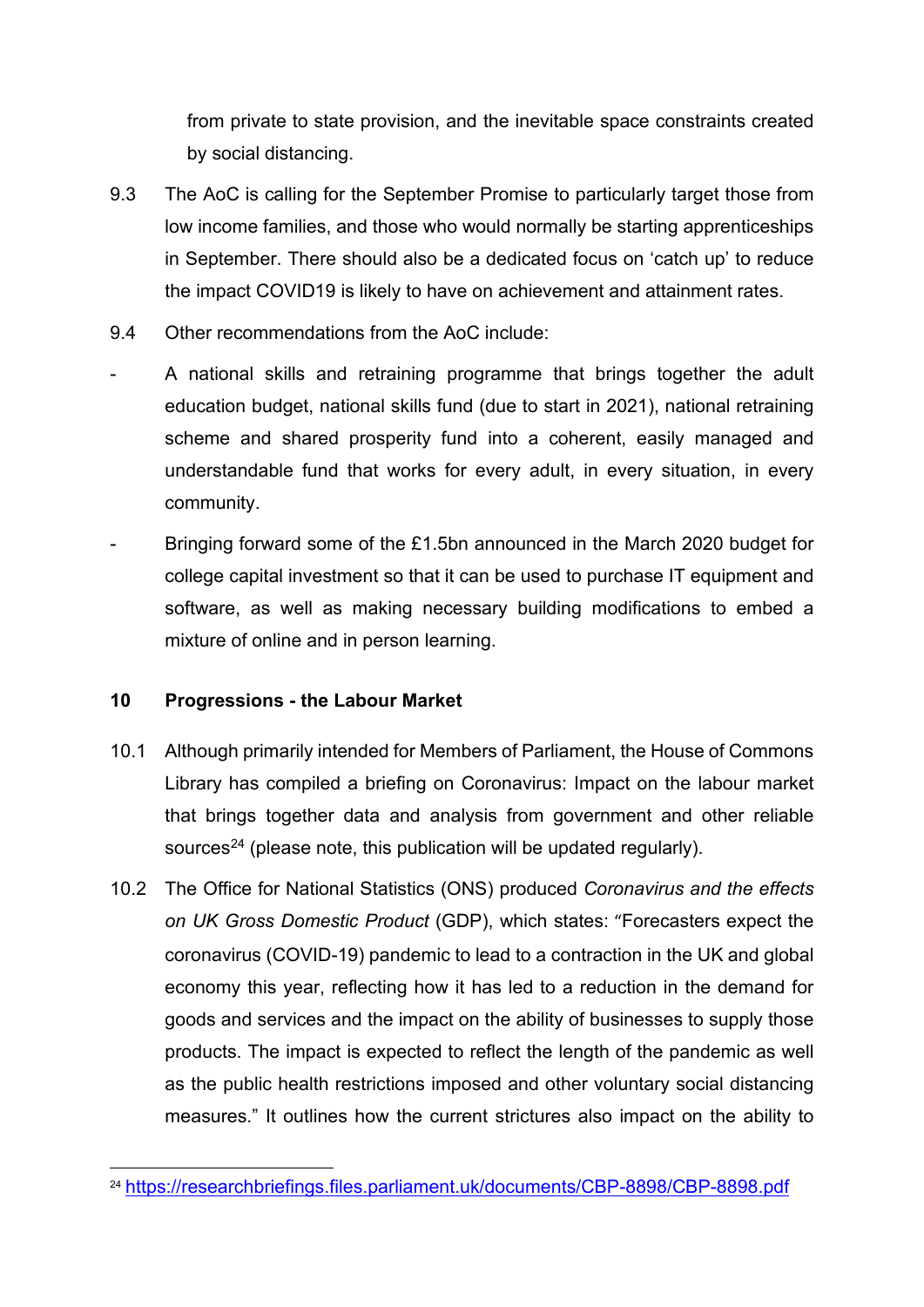produce statistics and ONS' mitigation effort. These forecasts appear to have been borne out, as the first quarterly estimate of GDP showed that it fell by 2 per cent compared with the previous quarter (the lockdown came into effect during the final week of the quarter) $25$ .

- 10.3 The consequences on the labour market are evident from the official statistics for May 2020<sup>26</sup>. They show that, while the UK employment rate in the three months to March 2020 was estimated at a joint-record high of 76.6 per cent (0.6 percentage points higher than a year earlier and 0.2 percentage points up on the previous quarter), the UK unemployment rate for the three months to March 2020 was estimated at 3.9 per cent (0.1 percentage points higher than a year earlier and 0.1 percentage points higher than the previous quarter). The authors note that staff on furlough still count as being employed. More importantly, the report also highlights that the total number of weekly hours worked in the three months to March 2020 was 1,040.6 million, 12.4 million hours less than the previous year.
- 10.4 More than a fifth of UK employers plan to make redundancies over the next three months, according to the latest labour market outlook from the Chartered Institute of Personnel and Development (CIPD) survey<sup>[27](#page-10-2)</sup>. It shows many more employers had only been able to avoid lay-offs by freezing pay, putting a stop to hiring, cutting bonuses and making extensive use of the government's furlough scheme. The Federation of Small Businesses (FSB) Small Business Index for quarter one of 2020<sup>[28](#page-10-3)</sup> points to specific concerns of the small and medium sized business sector in London.
- 10.5 *Risky business: economic impacts of the coronavirus crisis on different groups of workers* from The Resolution Foundation\* explores the economic impacts of the Covid-19 crisis on different groups of workers in the UK. It identifies four main groups of workers affected by the crisis: key workers facing the biggest health risks, particularly where social distancing is difficult; workers in shutdown

<span id="page-10-2"></span><sup>27</sup> <https://www.cipd.co.uk/knowledge/work/trends/labour-market-outlook>

<span id="page-10-0"></span><sup>25</sup> [https://www.gov.uk/government/statistics/gdp-first-quarterly-estimate-uk-january-to](https://www.gov.uk/government/statistics/gdp-first-quarterly-estimate-uk-january-to-march-2020)[march-2020](https://www.gov.uk/government/statistics/gdp-first-quarterly-estimate-uk-january-to-march-2020)

<span id="page-10-1"></span><sup>26</sup>[.https://www.ons.gov.uk/employmentandlabourmarket/peopleinwork/employmentan](https://www.ons.gov.uk/employmentandlabourmarket/peopleinwork/employmentandemployeetypes/bulletins/uklabourmarket/may2020/pdf) [demployeetypes/bulletins/uklabourmarket/may2020/pdf](https://www.ons.gov.uk/employmentandlabourmarket/peopleinwork/employmentandemployeetypes/bulletins/uklabourmarket/may2020/pdf)

<span id="page-10-3"></span><sup>28</sup> <https://www.fsb.org.uk/resource-report/fsb-q1-2020-small-business-index.html>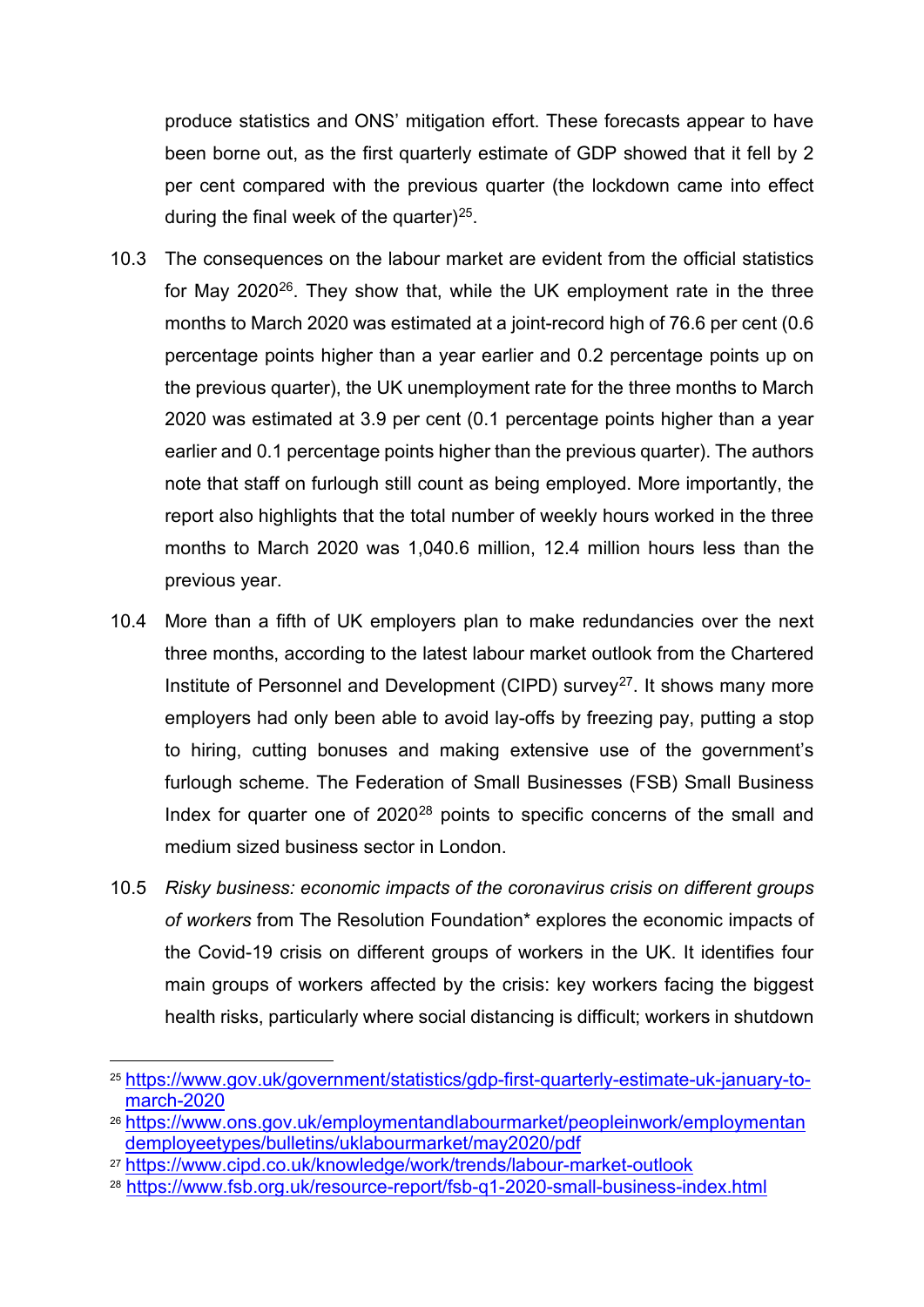sectors - likely to be feeling the economic effects of the crisis; those working outside the home; and those working from home. The report suggests that key workers (health, retail etc), and workers in shutdown sectors, subject to job losses or furloughing, are experiencing the most acute consequences of the crisis. It finds that: the low paid, young and female workers stand out as the groups putting their lives at risk by working in close proximity to others, and are most likely to be experiencing financial loss; workers in shutdown sectors are the lowest paid across the workforce - £348 a week compared to £707 a week for those able to work from home; those in shutdown sectors are younger – their average age of 39 is four years below the average age of those who can work from home (16-24-year-olds are twice as likely to work in this part of the economy); workers with little job security (e.g. zero hours contracts) are particularly vulnerable; and parents having to reduce hours to care for children are also at risk. *Inequality in The Impact Of The Coronavirus Shock: New Survey Evidence For The UK[29](#page-11-0)* from the Institute of New Economic Thinking at the University of Cambridge notes that younger workers and those at the lower end of the income distribution had been hit hardest by the economic downturn and also expected to be hardest hit in the future. It also recognises that the selfemployed and those on un-salaried variable contracts are also vulnerable to unemployment.

*\*Note: The Resolution Foundation has conducted a significant body of research into the effects of Covis-19 (and the government's response to it) on low- and middle-income families and other identified disadvantaged groups including young people[30.](#page-11-1)*

10.6 *Supporting disadvantaged young people into meaningful work: an initial evidence review to identify what work[s31](#page-11-2)* by the Institute for Employment Studies (IES) examines the effectiveness of approaches, and identifies good practice in supporting disadvantaged young people into employment. The report outlines the background to the study, including the obstacles to labour market

<span id="page-11-0"></span><sup>29</sup> <https://www.inet.econ.cam.ac.uk/working-paper-pdfs/wp2010.pdf>

<span id="page-11-1"></span><sup>30</sup> <https://www.resolutionfoundation.org/our-work/coronavirus/>

<span id="page-11-2"></span><sup>31</sup> [https://youthfuturesfoundation.org/wp-content/uploads/2020/04/v14-IES-evidence](https://youthfuturesfoundation.org/wp-content/uploads/2020/04/v14-IES-evidence-review-FINAL.pdf?platform=hootsuite)[review-FINAL.pdf?platform=hootsuite](https://youthfuturesfoundation.org/wp-content/uploads/2020/04/v14-IES-evidence-review-FINAL.pdf?platform=hootsuite)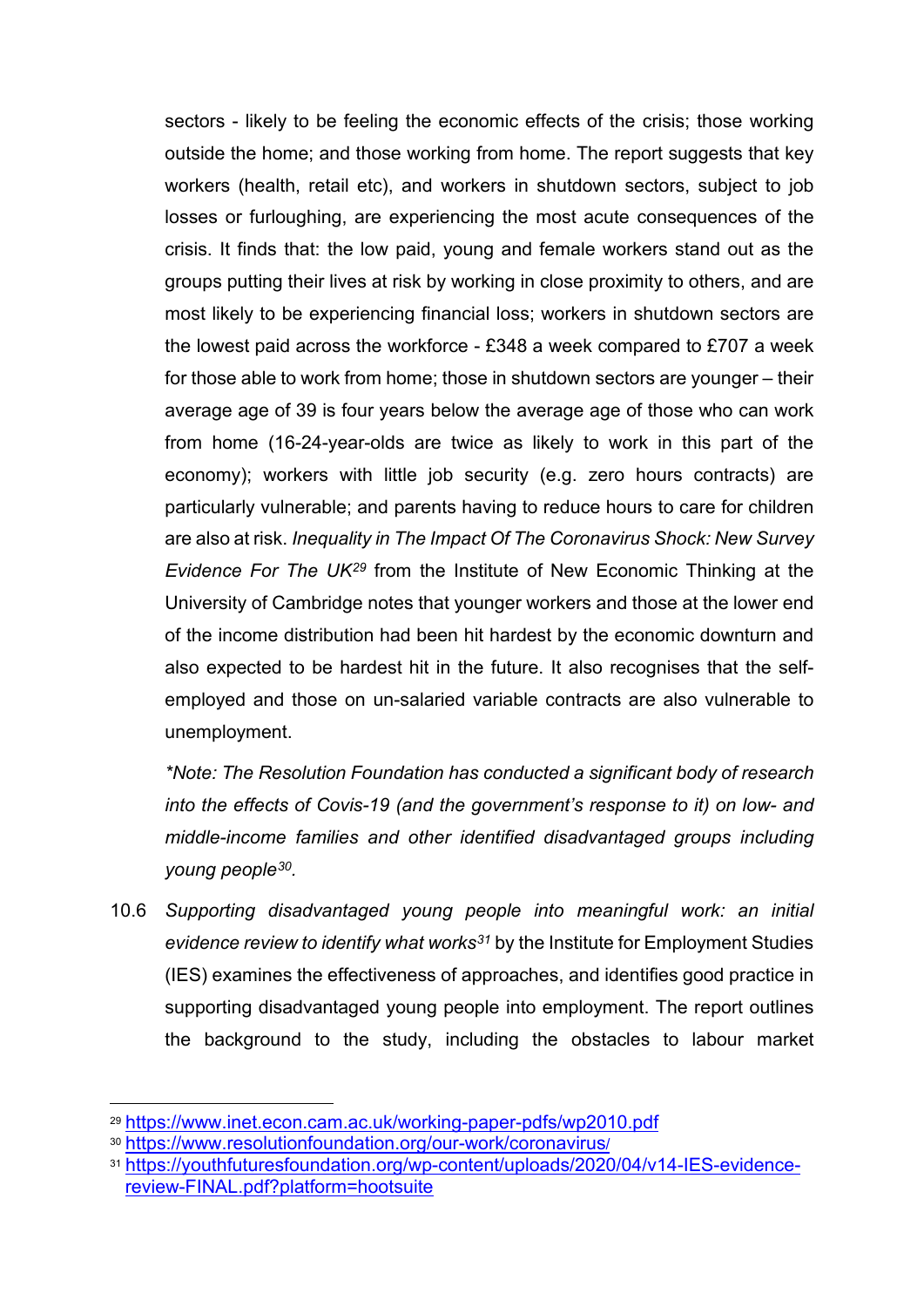participation for young people from disadvantaged backgrounds, and describes the methods used. It presents the evidence on what works and identifies good practice in terms of: identification and engagement; advisory support; increasing capacity and removing barriers; employer-focused strategies; retention and progression strategies; nature and scale of impact; and economic and social returns. Its conclusions highlight some examples of good practice.

- 10.7 *Which local areas are most at risk in terms of impacts of coronavirus on employment[32](#page-12-0)* are identified in a paper by the Royal Society for the encouragement of Arts, Manufactures and Commerce (RSA) that looks at the impact of Covid-19 on the labour market by drawing on the results of the Business Impact of Covid-19 Survey. It reports on the percentage of employees in different sectors who have been furloughed finding that 80 per cent of workers in the accommodation and food services sector are in this position. The paper examines the geographical divide in how Covid-19 could impact local labour markets, with rural areas and coastal towns most at risk of high job losses especially those in the north and south-west of England. Within the parameters of the definitions used in the analysis, the paper finds that most of the least vulnerable areas are in or near London. The paper also reports on the impact on different demographic groups, noting that younger age groups are disproportionately affected. It concludes by outlining ways affected workers could be supported, such as using Universal Basic Income or Personal Learning Accounts.
- 10.8 Looking forward, the opinions of various commentators, think tanks and lobbyists appear to have, in summary, coalesced around the following:
	- It is likely that the country will have to adapt to cope with Covid-19 for some time and may need to adopt permanently some of the ways of working to which we are now becoming accustomed.
	- Despite the support available to businesses and other employers, some enterprises may not survive, some activities may cease and some – possibly

<span id="page-12-0"></span><sup>32</sup> [https://www.thersa.org/globalassets/reports/2020/briefing-coronavirus-impact-on](https://www.thersa.org/globalassets/reports/2020/briefing-coronavirus-impact-on-employment-local-areas.pdf)[employment-local-areas.pdf](https://www.thersa.org/globalassets/reports/2020/briefing-coronavirus-impact-on-employment-local-areas.pdf)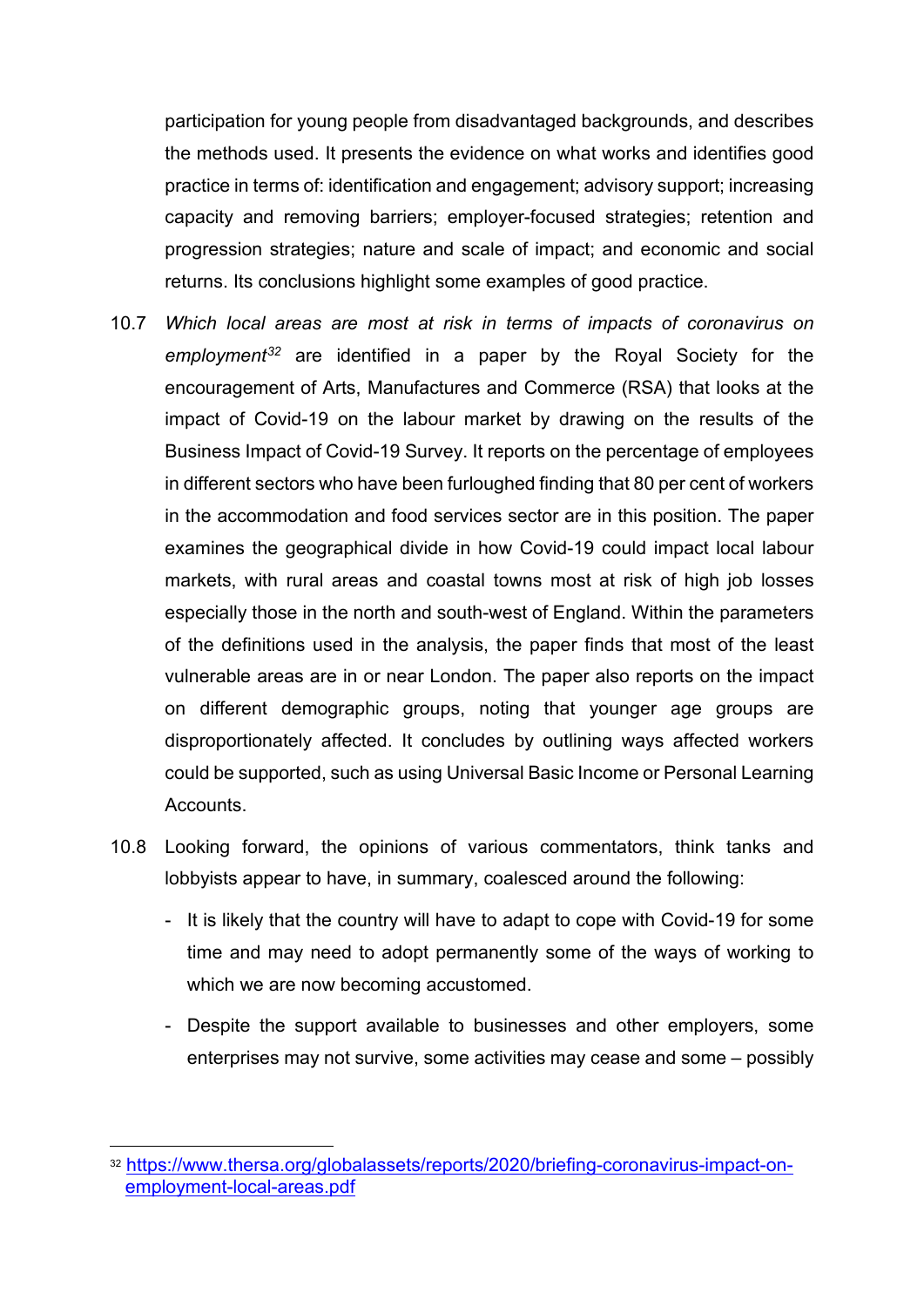very many – redundancies may occur; and it may take a considerable amount of time before the economy and labour market stabilise.

- In the interim, the effects of recovery will not be felt equally by all industrial sectors, localities or sections of society. Concern is being expressed about families living on the breadline and young people entering the labour market, especially those with low attainment.
- 10.9 In *Workforce strategies for post COVID-19 recovery*, Deloitte<sup>[33](#page-13-0)</sup> explores strategies organisations can use to recover from the impact that the Covid-19 crisis has had on them. It suggests that there are three phases that leaders will face amidst the crisis (respond; recover; and thrive), considers that organisations should think of the recovery process as a spectrum of options and suggests that they should be adaptable to different situations within different countries and industries worldwide. The report expresses the belief that workforce related strategies in the recovery are best orchestrated through five critical actions: reflect; recommit; re-engage; rethink; and reboot. It develops the five actions by outlining issues that employees, leaders and organisations are likely to face. It concludes that organisations have an opportunity to rebuild and position themselves for the future rather than falling back on old working methods.
- 10.10 School leavers and graduates entering the labour market this year will find it harder to find employment as firms cut entry-level jobs by nearly a quarter, according to research by the Institute of Student Employers (ISE)<sup>34</sup>. All types of entry-level roles have been reduced this year because of Covid-19. Employers are hiring 32 per cent fewer people onto apprentice or school leaver programmes than planned this year and graduate jobs have been cut by 12 per cen. The number of internships and placements available will also fall - by 40 per cent. The report also shows that 14 per cent of survey respondents were not able to provide clarity about their recruitment numbers for this year, demonstrating how volatile the labour market is at present. How this group of

<span id="page-13-0"></span><sup>33</sup> [https://www2.deloitte.com/global/en/pages/about-deloitte/articles/covid-19/covid-](https://www2.deloitte.com/global/en/pages/about-deloitte/articles/covid-19/covid-19-workforce-strategies-for-post-covid-recovery.html)[19-workforce-strategies-for-post-covid-recovery.html](https://www2.deloitte.com/global/en/pages/about-deloitte/articles/covid-19/covid-19-workforce-strategies-for-post-covid-recovery.html)

<span id="page-13-1"></span><sup>34</sup> The report is available to ISE members only https://ise.org.uk/page/ISE **[Publications](https://ise.org.uk/page/ISEPublications)**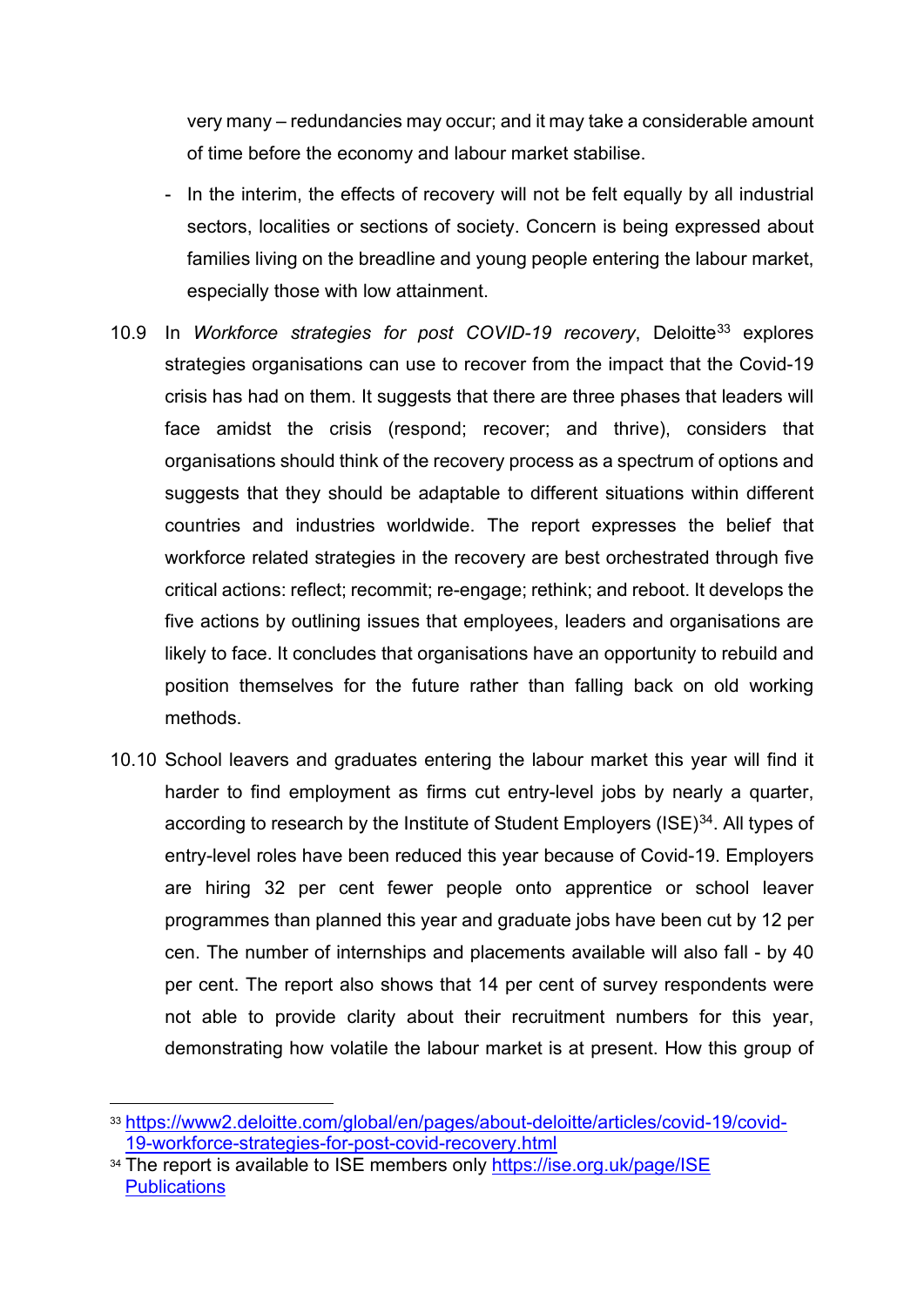employers behave could make a substantial difference to the number of students hired in the autumn. Looking ahead, the labour market for young people could shrink further in 2021 with 15 per cent of employers already anticipating that they would reduce entry-level hiring next year. Employers are responding to the crisis in atypical ways and the report conjectures that students have found that job offers are not as secure as they perhaps believed. One in seven employers reported that they have already withdrawn offers and a further 14 per cent may renege in the coming weeks. Almost a third of employers (31 per cent) are delaying start dates and more than half are planning to induct new starters remotely. Health & pharmaceuticals was found to be the only sector set to increase entry-level recruitment this year while the built environment, finance, professional services, energy and engineering were making the largest reductions in hiring. Students are more likely to find jobs in large organisations as SMEs reported that they had reduced their entry-level job opportunities more than larger firms. The report also showed how recruitment and selection has been affected by the lockdown with talks, workshops, interviews and assessment centres largely moved online.

10.11 The IFS has contributed to the debate about how the labour market needs to adjusted as a result of our experiences of Covid-19 in *Getting people back into work[35](#page-14-0)*, which draws on evidence from official statistics such as the Quarterly Labour Force Survey, and responses to an Office for National Statistics survey carried out in March/April 2020 on workers furloughed by businesses. From an analysis of the data, the report examines some of the factors that might be considered when thinking about restarting the economy such as: working from home - the ability to work from home; occupations that can be carried out at home; commuting; safety in the workplace – ability to socially isolate at work; helping businesses adapt to make social distancing easier; and individual – or household-level constraints or risks to going out to work (for example age, or living with a keyworker or with children in the household). The report discusses job availability, which firms will want or be able to employ workers as the economy restarts and issues around supply chains and productivity.

<span id="page-14-0"></span><sup>35</sup> <https://www.ifs.org.uk/uploads/BN286-Getting-people-back-into-work-1.pdf>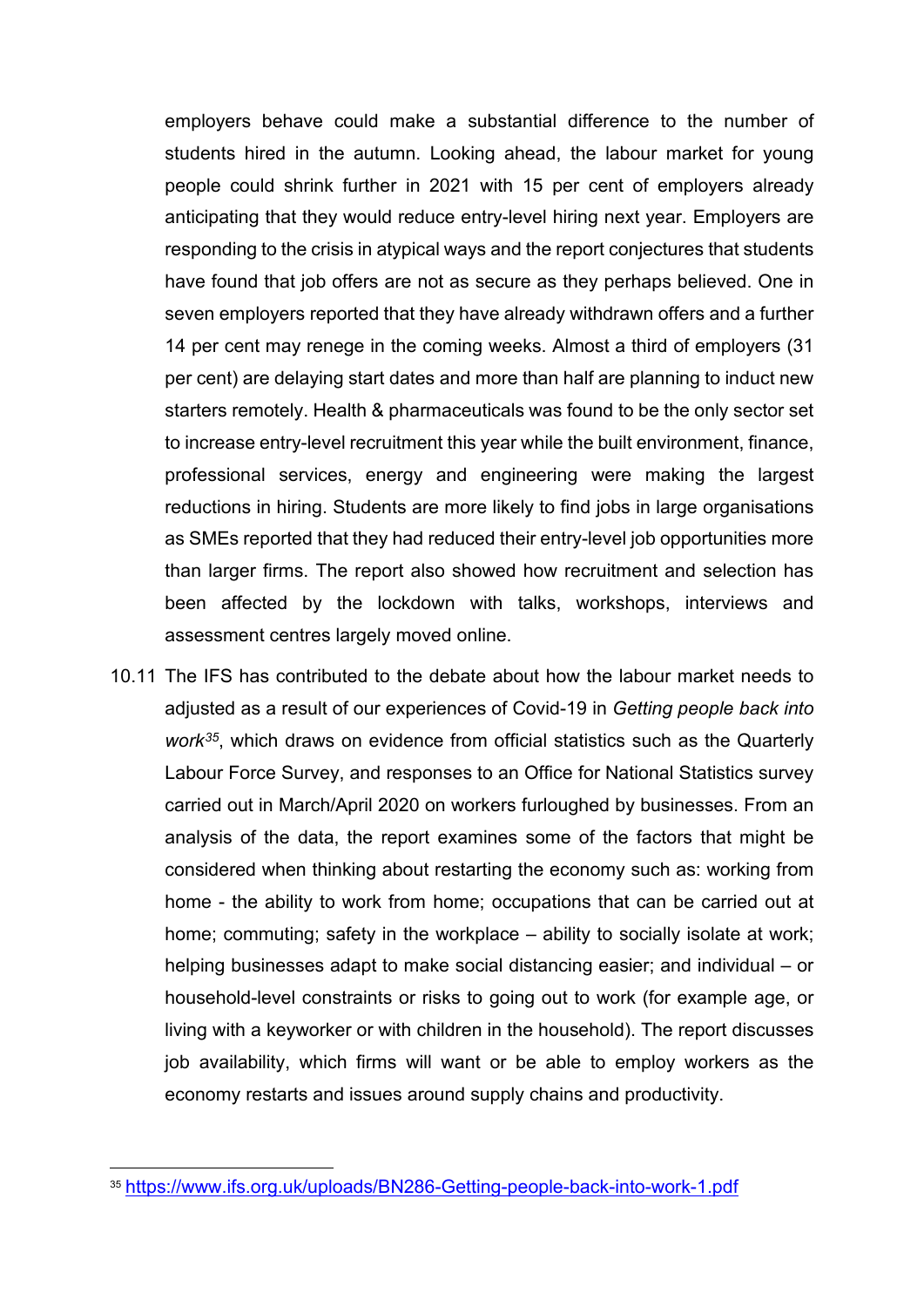- 10.12 Employment experts have launched discussion document calling for a "**Youth Guarantee**"[36](#page-15-0) (not to be confused with the existing Youth Guarantee that was created by the European Union). The group propose:
	- − Targeted tapering of emergency support.
	- − Investing up to £800 million to scale up back-to-work support for the newly unemployed.
	- − Ensure the long-term unemployed and disadvantaged are not left behind by investing up to £2.4 billion in personalised support alongside access to training, volunteering and other specialist help.
	- − Education and employment promise for young people (see also paragraph 9)
	- − Building for the future level up access to well paid, high quality work based
- 10.13 The Association of Employment and Learning Providers (AELP) has put forward a "*Post-Covid employment and skills recovery package*", calling for combined cross-departmental and devolved approach. The AELP's proposed framework has identified the following priority groups who require support:
	- − those NEET / long term unemployed before the crisis, who will be pushed even further away from job opportunities
	- − low skilled, recently unemployed individuals as a consequence of the Covid-19 crisis
	- − higher skilled workers displaced by the crisis primarily due to a shrinking in the economy
	- − young talent (16-24) many of whom are entering the workforce for the first time
	- − economically inactive going back into the workforce

<span id="page-15-0"></span><sup>36</sup> [https://www.learningandwork.org.uk/wp-content/uploads/2020/05/Help-wanted](https://www.learningandwork.org.uk/wp-content/uploads/2020/05/Help-wanted-discussion-paper_FINAL-3.pdf)[discussion-paper\\_FINAL-3.pdf](https://www.learningandwork.org.uk/wp-content/uploads/2020/05/Help-wanted-discussion-paper_FINAL-3.pdf)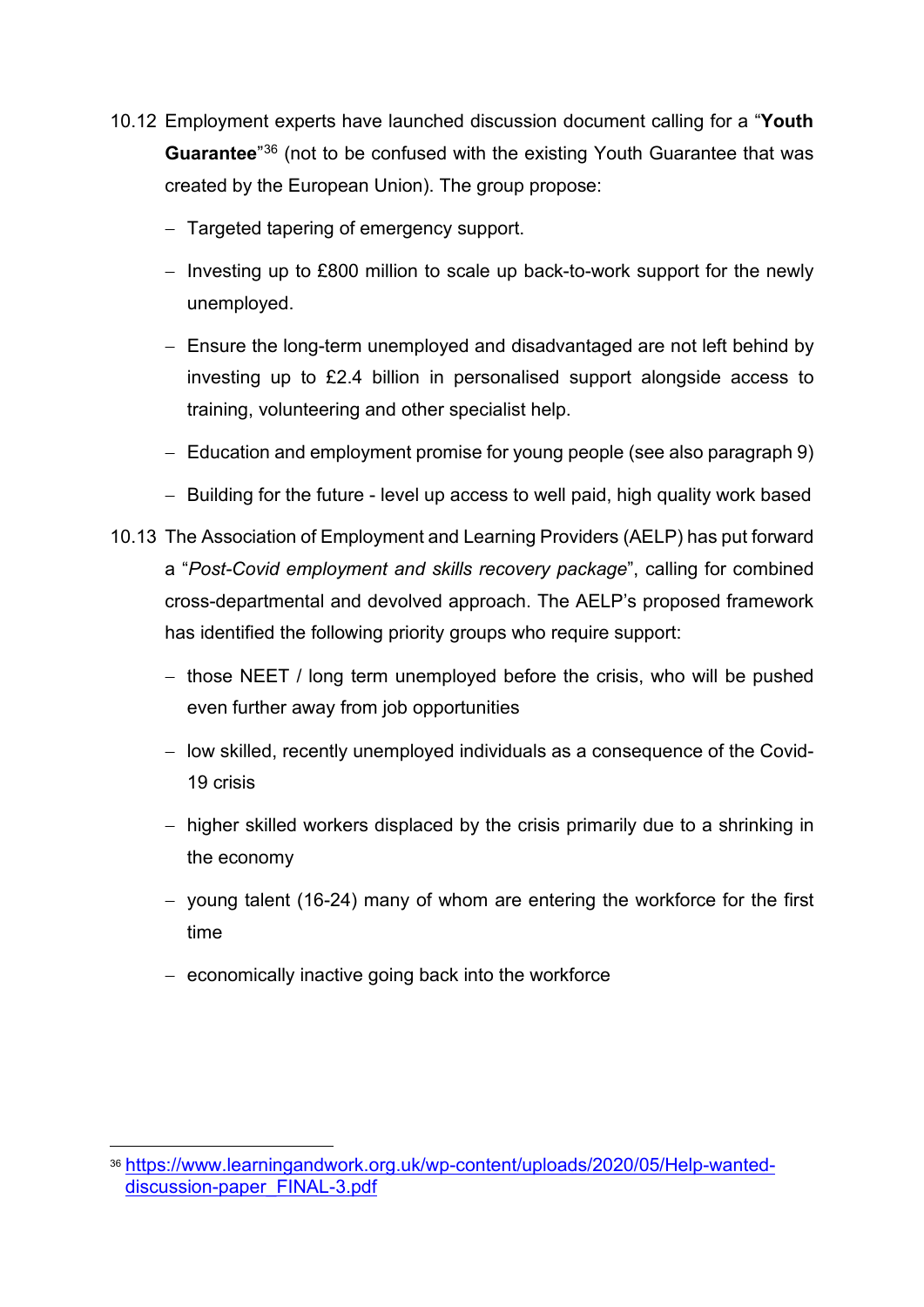## **11 Progression to Further and Higher Education**

- 11.1 The Further Education sector has an opportunity to redefine itself and negotiate a new government funding deal to secure its future, according to a report published by the Edge Foundation<sup>37</sup>. It says that FE has a golden opportunity to secure a key role in the country's future. Against a backdrop of a changing economy, growing skills shortages, Brexit and now the Covid-19 crisis, the FE sector urgently needs to define a clear and positive way forward following a period of "policy confusion and inconsistency".
- 11.2 London Economics, in research for the University and College Union<sup>38</sup>, draws attention the risks to Higher Education associated with Covid-19 including the potential loss of overseas students and fees.
- 11.3 The Russell Group has set out a series of new commitments to transform opportunities for disadvantaged and under-represented students<sup>[39](#page-16-2)</sup>. The Group recognises that the Covid-19 crisis facing the country has the potential to affect disproportionately those students who are already disadvantaged, and says that Russell Group universities have taken steps to provide targeted financial support and equipment to those in need, as well as to maintain high-quality widening access programmes, such as schools outreach, mentoring, parental engagement and teacher conferences. It also makes recommendations to the Office for Students and the government.

## **12 Careers Guidance**

12.1 The National Careers Service(NCS) is providing a range of tailored services during the lockdown, including free support directly to any workers on furlough, Skills Health Checks to businesses of their existing workforce and advice on future recruitment/training, including online learning such as though the newly launched Skills Toolkit. NCS services also include one-to-one redundancy support, career planning and advice/guidance for all staff at risk of redundancy,

<span id="page-16-0"></span><sup>&</sup>lt;sup>37</sup> [https://www.edge.co.uk/sites/default/files/documents/2020\\_fe\\_brochure\\_web-2.pdf](https://www.edge.co.uk/sites/default/files/documents/2020_fe_brochure_web-2.pdf)

<span id="page-16-1"></span><sup>38</sup> [http://londoneconomics.co.uk/blog/publication/impact-of-the-covid-19-pandemic-on](http://londoneconomics.co.uk/blog/publication/impact-of-the-covid-19-pandemic-on-univers%20ity-finances-april-2020/)[univers ity-finances-april-2020/](http://londoneconomics.co.uk/blog/publication/impact-of-the-covid-19-pandemic-on-univers%20ity-finances-april-2020/)

<span id="page-16-2"></span><sup>39</sup> <https://pathwaysforpotential.russellgroup.ac.uk/>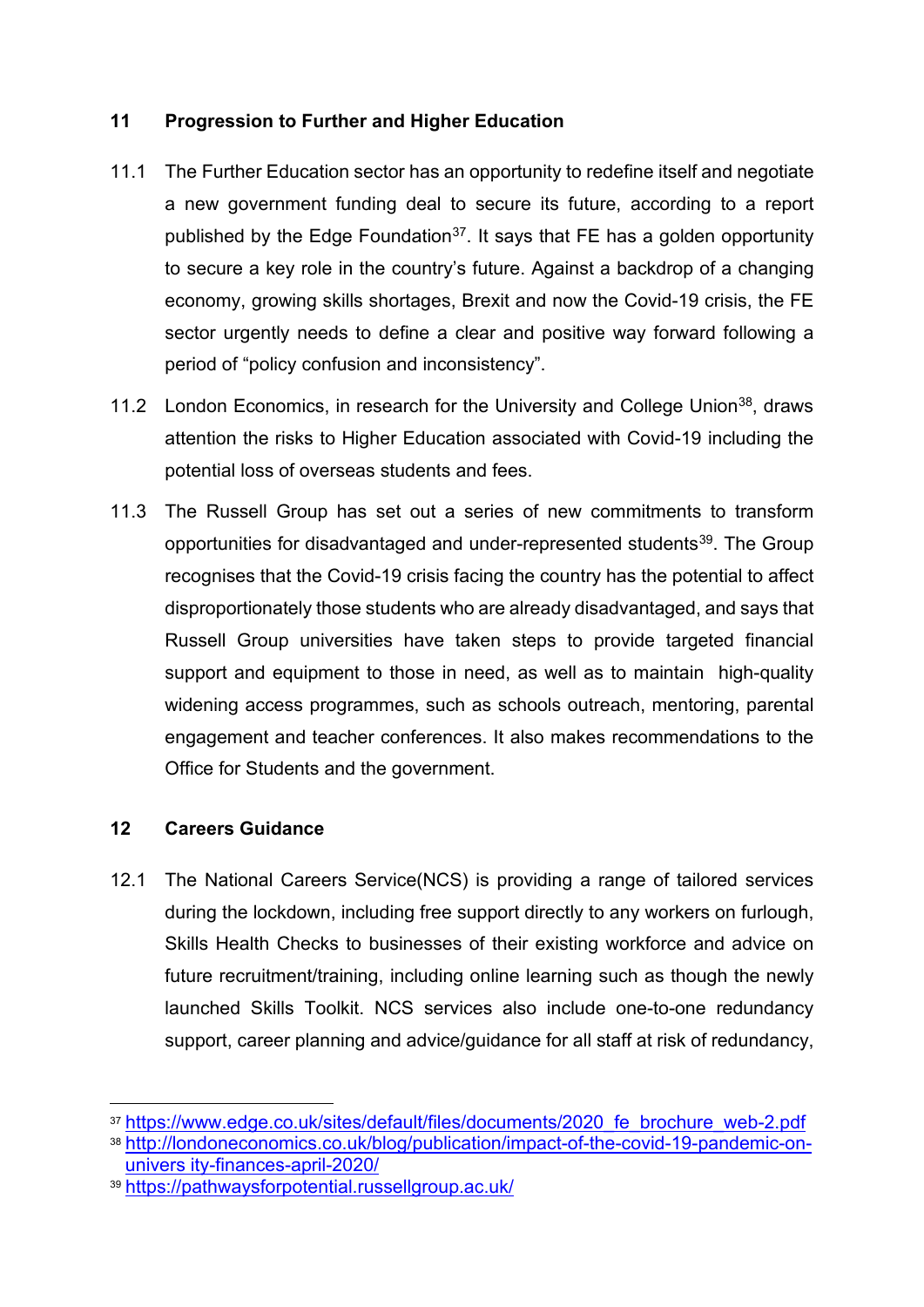including matching employees for new job and learning opportunities. The NCS invites employers to undertake a survey to help identify which of the services they offer best meet the employer's needs $40$ 

### **13 Special Needs**

13.1 The government has published *Special educational needs and disability: an analysis and summary of data sources*[41,](#page-17-1) which provides a combination of analysis and links to the key data sources on children and young people with special educational needs and / or a disability (SEND), some of which is local authority level data. Commentary on the data trends and more detailed analysis is also available.

## **14 Mental Health and Anxiety**

- 14.1 London Councils and the Young People's Education and Skills Board had for some time, been alive to the risk to young people's effective participation in learning, their achievement and progression to positive destinations posed by mental ill-health, stress and anxiety. The prevalence of mental ill-health among young people had been evident as an increasingly urgent issue before the arrival of Covid-19. Since the lockdown, the issue has escalated.
- 14.2 London Councils participates in the Partnership for Young London (PYL $42$ ), the strategic 'umbrella' body that pulls together central, regional and local government, voluntary youth organisations and young Londoners to support, promote and improve services for young people across London. As London's Regional Youth Unit, it hosts the London Policy Network and acts as a hub for youth-related issues in London. PYL has a powerful voice in London's response to Covid-19 and reflects the interests of young people and the organisations that support them in determining pan-London policy. In considering young Londoners' mental health, PYL has reviewed:

<span id="page-17-0"></span><sup>40</sup> <https://www.smartsurvey.co.uk/s/NCS-LDN-CR20-ES/>

<span id="page-17-1"></span><sup>41</sup>[.https://assets.publishing.service.gov.uk/government/uploads/system/uploads/attach](https://assets.publishing.service.gov.uk/government/uploads/system/uploads/attachment_data/file/882802/Special_educational_needs_and_disability_-_an_analysis_and_summary_of_data_sources.pdf) ment data/file/882802/Special educational needs and disability an analysis and summary of data sources.pdf

<span id="page-17-2"></span><sup>42</sup> <https://www.partnershipforyounglondon.org.uk/>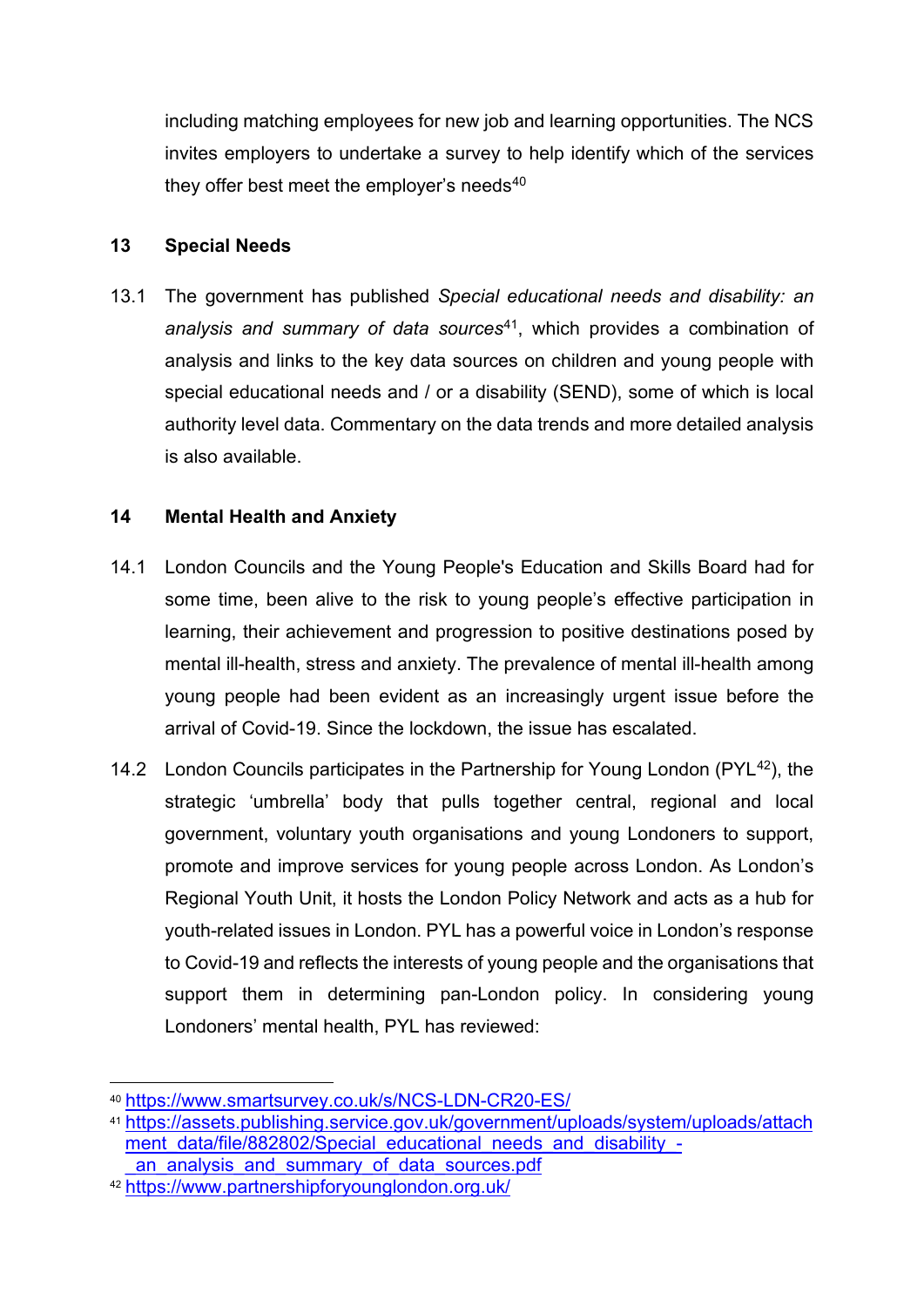- *Out of Sight*[43](#page-18-0) , a report from the National Youth Agency (NYA) which highlights, increased mental health problems among young people, those missing from education and those at risk at home (especially through the 'toxic trio' of addiction, mental health and domestic abuse) as its main concerns – and the NYA's 'survey of surveys' [44](#page-18-1)
- *Take the Temperature[45](#page-18-2)*, a report based on a survey of 1,500 young people that both explains what most affects young people's state of mind during the lockdown and points to the need for public authorities - at all levels - to engage with young people during the pandemic and afterwards
- *Young People in Lockdown[46](#page-18-3)*, a report by The Prince's Trust
- Regular short surveys conducted by the Centre for Youth Impact<sup>[47](#page-18-4)</sup>
- London Community Response Surveys (published weekly on London Datastore)<sup>[48](#page-18-5)</sup>
- 14.3 There appear to be two main issues to consider:
	- The scale of the problem. Immediate fear of ill-health, uncertainty over current education and anxiety over future prospects – together with the 'toxic trio' (para 14.2) – result in an as yet unquantifiable increase in the number of young people in need of support and in both the nature and severity of the mental health issues that need to be addressed.
	- The practical difficulties in addressing young people's problems during the lockdown and mobilising support during gradual emergence, especially by detached youth work.

<span id="page-18-0"></span><sup>43</sup> [https://nya.org.uk/wp-content/uploads/2020/04/Out-of-Sight-COVID-19-report-Web](https://nya.org.uk/wp-content/uploads/2020/04/Out-of-Sight-COVID-19-report-Web-version.pdf)[version.pdf](https://nya.org.uk/wp-content/uploads/2020/04/Out-of-Sight-COVID-19-report-Web-version.pdf)

<span id="page-18-1"></span><sup>44</sup> <https://nya.org.uk/available-surveys-during-the-covid-19-pandemic/>

<span id="page-18-2"></span><sup>45</sup> <https://www.beatfreeksyouthtrends.com/take-the-temperature>

<span id="page-18-3"></span><sup>46</sup> [https://www.princes-trust.org.uk/Document\\_News\\_YPIL.pdf](https://www.princes-trust.org.uk/Document_News_YPIL.pdf)

<span id="page-18-4"></span><sup>47</sup> <https://www.youthimpact.uk/>

<span id="page-18-5"></span><sup>48</sup> <https://data.london.gov.uk/dataset/london-community-response-survey>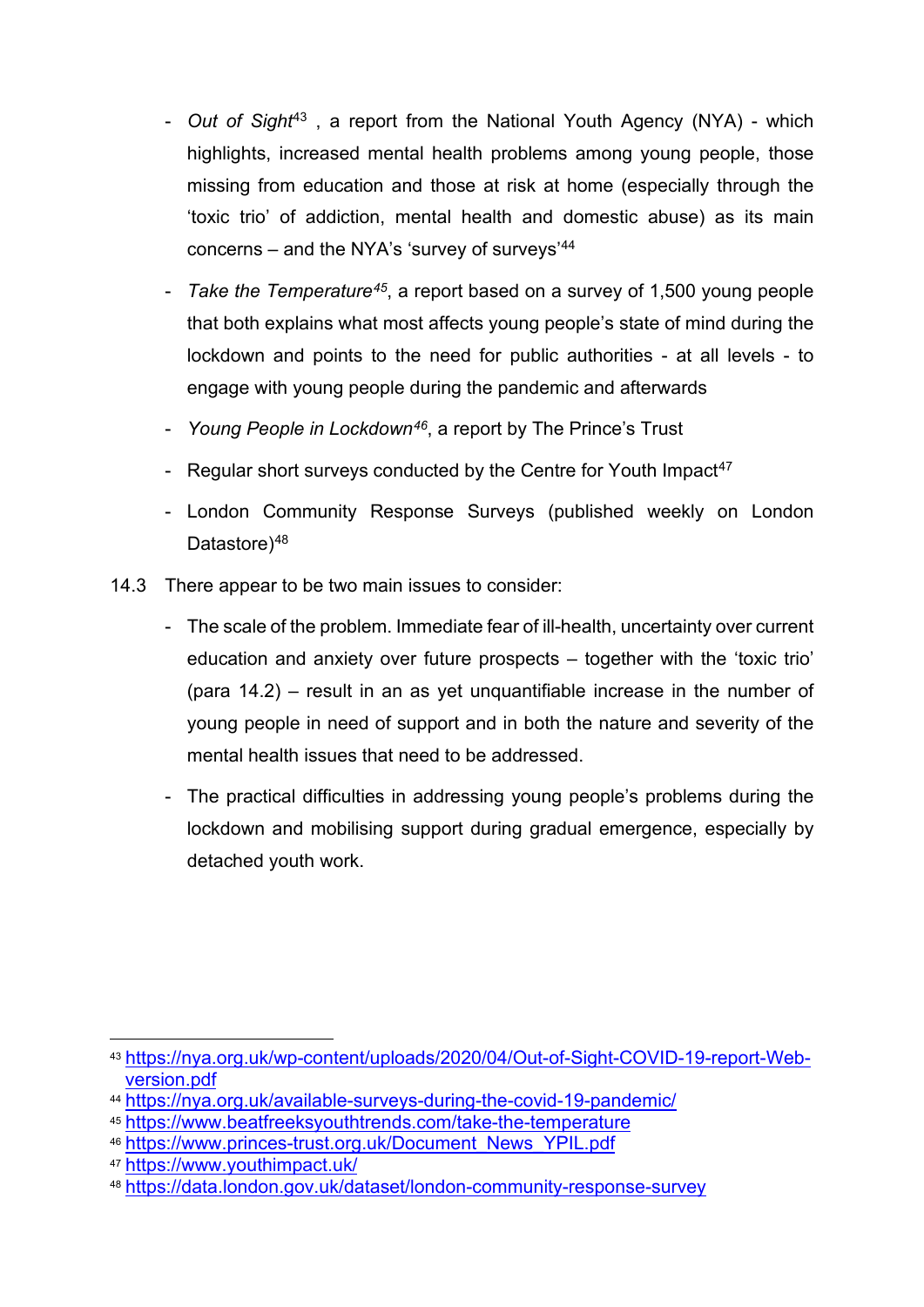## **Part Two: Policy Update**

This part of the Briefing Note covers policies and reports that have been issued since the Briefing Note of 30 April was prepared.

## **15 European Social Fund**

- 15.1 The Grant Award Process for Round 3 of The Mayor's European Social Fund (ESF) 2019-23 Programme has now been launched $49$  (the closing date for applications is 10 July). This programme will support Londoners with complex needs to gain skills and find (or remain in) work, education or training. These are Londoners who already face disadvantage, and who are likely to be further disadvantaged by the impact of Covid-19 on London's economy. The programme consists of the following projects:
	- Early Years Sector Skills (one pan-London Grant of £2m)
	- Creative Sector Skills (one pan-London Grant of £2m)
	- STEM Sector Skills (one pan-London Grant of £2m)
	- SEND NEET (three pan-London Grants of c.£2.2m)
	- Gangs Prevention (one pan-London Grant of £3m)
	- Careers Clusters (five pan-London Grants of £400k)
	- Targeted NEET (two sub-regional grants totalling c.£2.6m)

## **16 New generation: preventing young adults being caught in the revolving door[50](#page-19-1)**

16.1 This report examines the latest evidence on young adults in, what the author describes as, the revolving door of crime and personal crisis, and makes the case for targeting resources at them. It suggests that the system fails to recognise the combined impact of trauma and poverty on the lives of young adults entering the revolving door, and therefore to break the cycle of crisis and

<span id="page-19-0"></span><sup>49</sup> [https://www.london.gov.uk/what-we-do/funding/european-social-fund/funding](https://www.london.gov.uk/what-we-do/funding/european-social-fund/funding-opportunities)**[opportunities](https://www.london.gov.uk/what-we-do/funding/european-social-fund/funding-opportunities)** 

<span id="page-19-1"></span><sup>50</sup> <http://www.revolving-doors.org.uk/file/2451/download?token=XT3bl7VL>